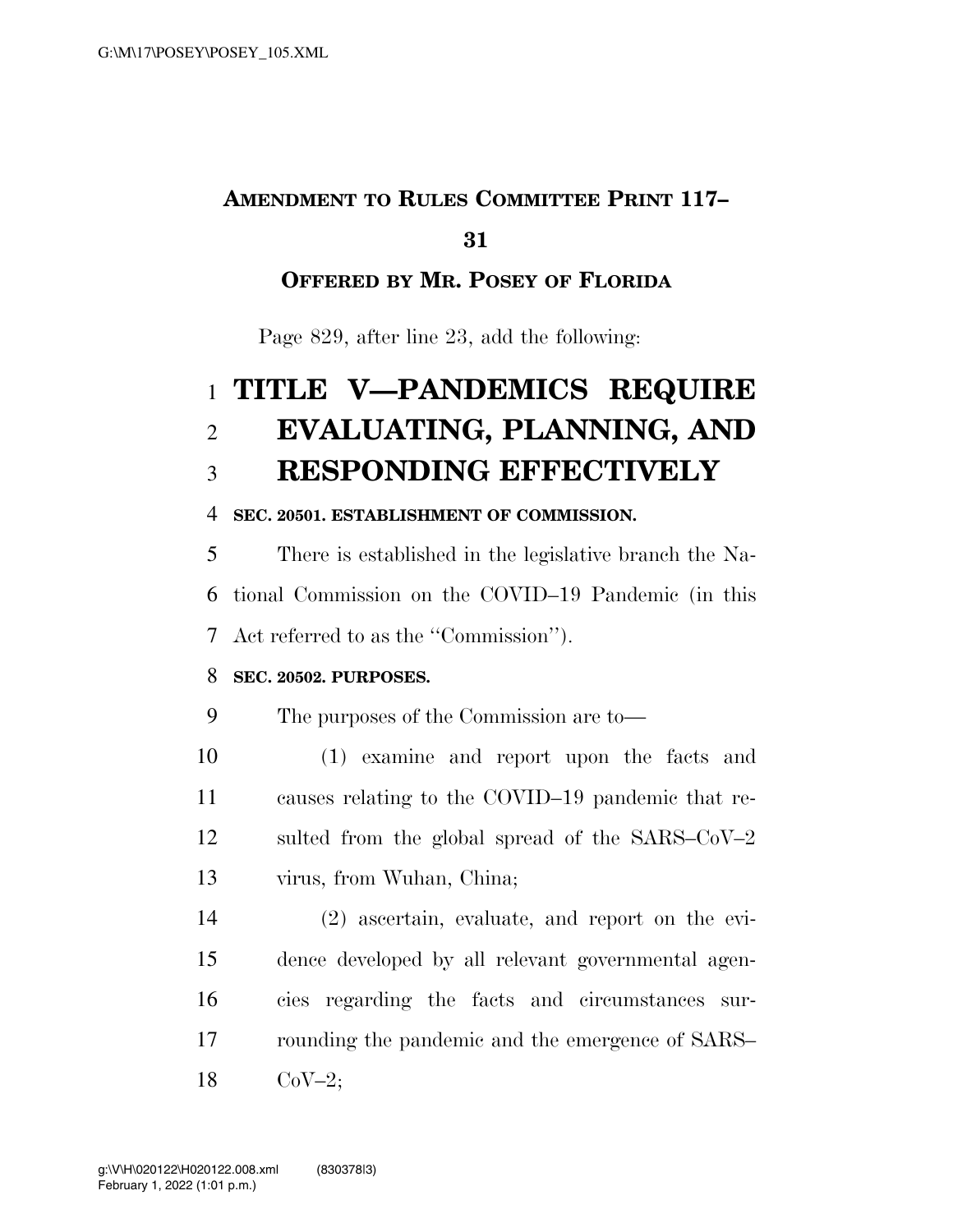$\mathfrak{D}$ 

 (3) build upon the investigations of other enti- ties, and avoid unnecessary duplication by critically reviewing the findings, conclusions, and rec- ommendations of executive branch, congressional, or independent commission investigations into the COVID–19 pandemic while adopting only the find- ings, conclusions, and recommendations of such in- vestigations as the Commission shall find accurate and unbiased;

 (4) make a full and complete accounting of the circumstances surrounding the pandemic, and the extent of the United States preparedness for, and immediate response to, the pandemic; and

 (5) investigate and report to the President and Congress on its findings, conclusions, and rec- ommendations for corrective measures that can be taken to prevent, better prepare for, and respond to pandemics.

#### **SEC. 20503. CONSIDERATIONS.**

 In carrying out its duties in furtherance of the pur- poses specified in section 20502, the Commission shall consider the following:

 (1) Compiling a full and complete accounting of the circumstances surrounding the emergence of the 2019 novel coronavirus, the Nation's preparedness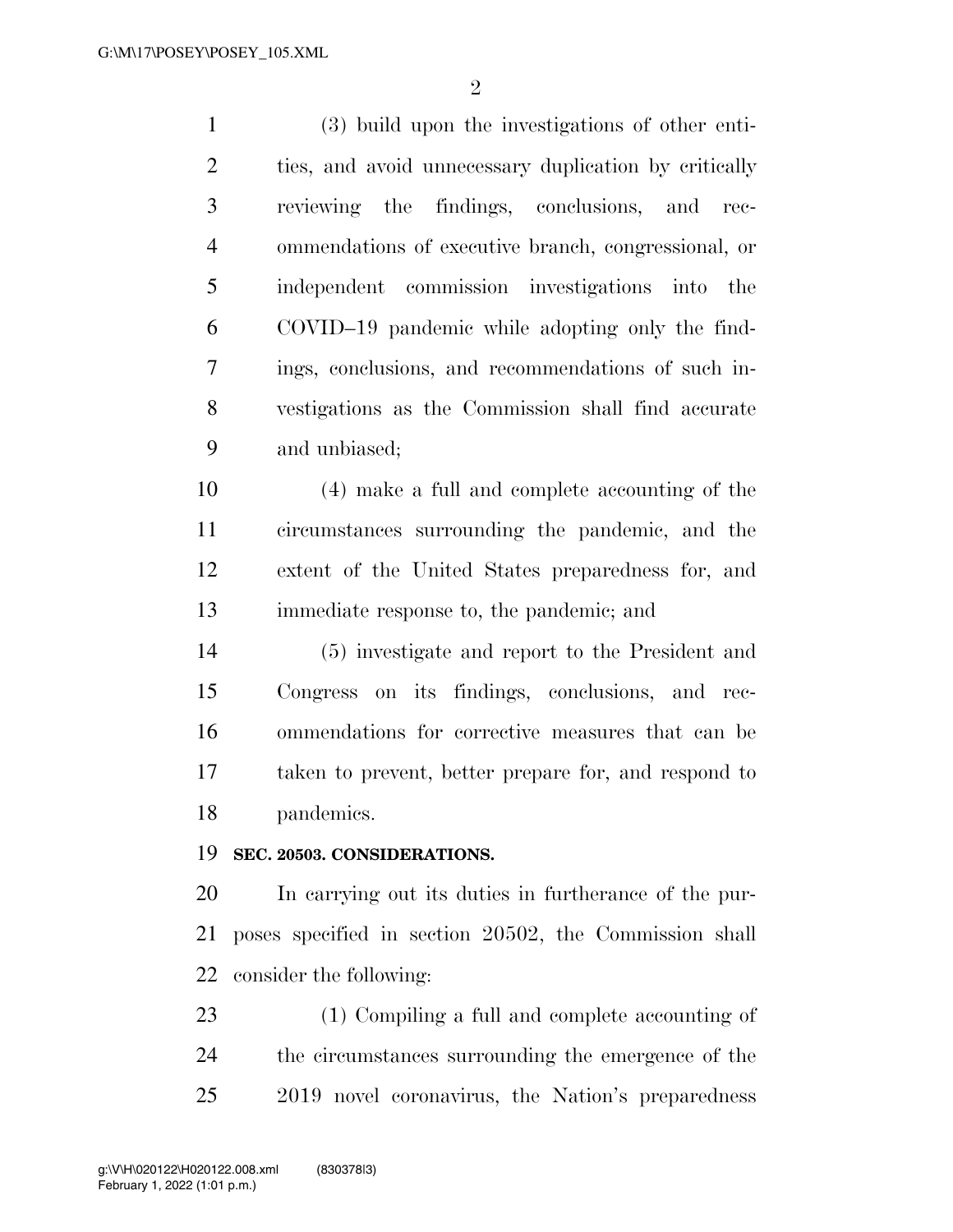| actions taken by Federal, State, local, Tribal, and    |
|--------------------------------------------------------|
| territorial governments at critical junctures before   |
| and after the World Health Organization designated     |
| the 2019 novel coronavirus as a public health emer-    |
| gency of international concern on January 30, 2020.    |
| (2) Evaluating the effectiveness of United             |
| States public health reconnaissance and intelligence   |
| in recognizing the COVID-19 pandemic at its source     |
| and effectively mobilizing the nation to meet the      |
| challenge of the pandemic.                             |
| (3) Identifying biological collaborations among        |
| government, private, nonprofit, not-for-profit enti-   |
|                                                        |
| ties, and other scientific communities, evaluating the |
| manner in which such collaborations can increase       |
| the risk of accidental releases of harmful pathogens,  |
| and making recommendations that will decrease          |
| such risks.                                            |
| (4) Identifying the lead person or agency of the       |
| Federal Government responsible for conducting the      |
| reconnaissance and intelligence in (1) and evaluating  |
| the performance of this entity and the efficacy of the |
| assignment of such lead to this entity.                |
|                                                        |

Federal Government in preparing, responding to and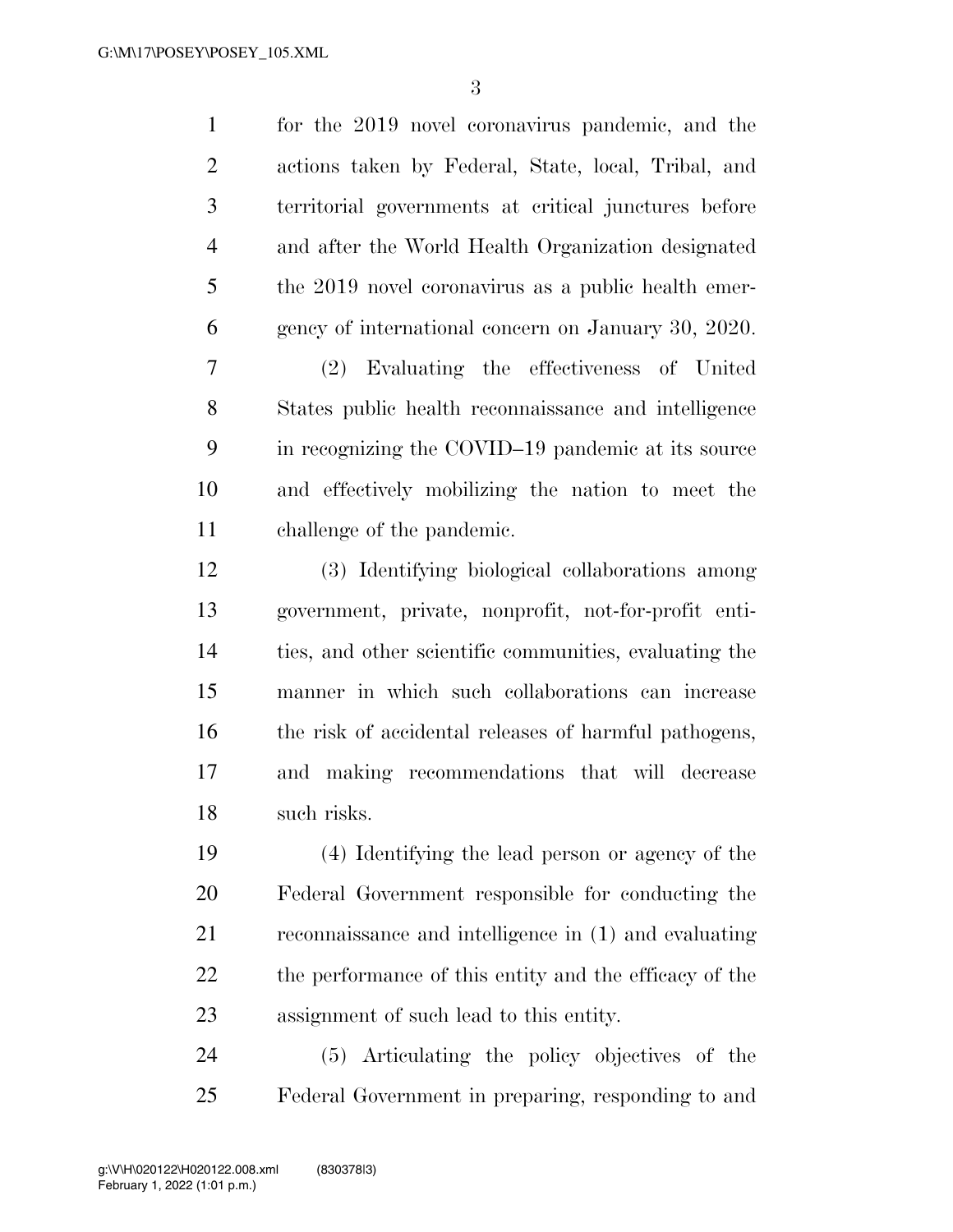recovering from a pandemic and the performance metrics and standards to evaluate contributions to the overall objectives as articulated.

 (6) Identifying the current agency of the Fed- eral Government with the lead for pandemic pre-paredness and response.

 (7) Evaluating the integration of the pandemic planning into the National Preparedness System and other preparedness activities throughout the Federal Government.

 (8) Evaluating the performance of the Federal, State, and local governments in preparing for and responding to the COVID–19 declared emergency within the context of the National Preparedness Sys-tem.

 (9) Assessment of the assignment of roles and responsibilities among Federal, State, and local gov- ernments in preparing for, responding to and recov-19 ering from the COVID–19 pandemic.

 (10) Evaluation of the performance of an all- hazard preparedness and response system in meeting the challenges of the COVID–19 emergency and whether actions should be taken to adapt prepared- ness and response to unique circumstances related to pandemics.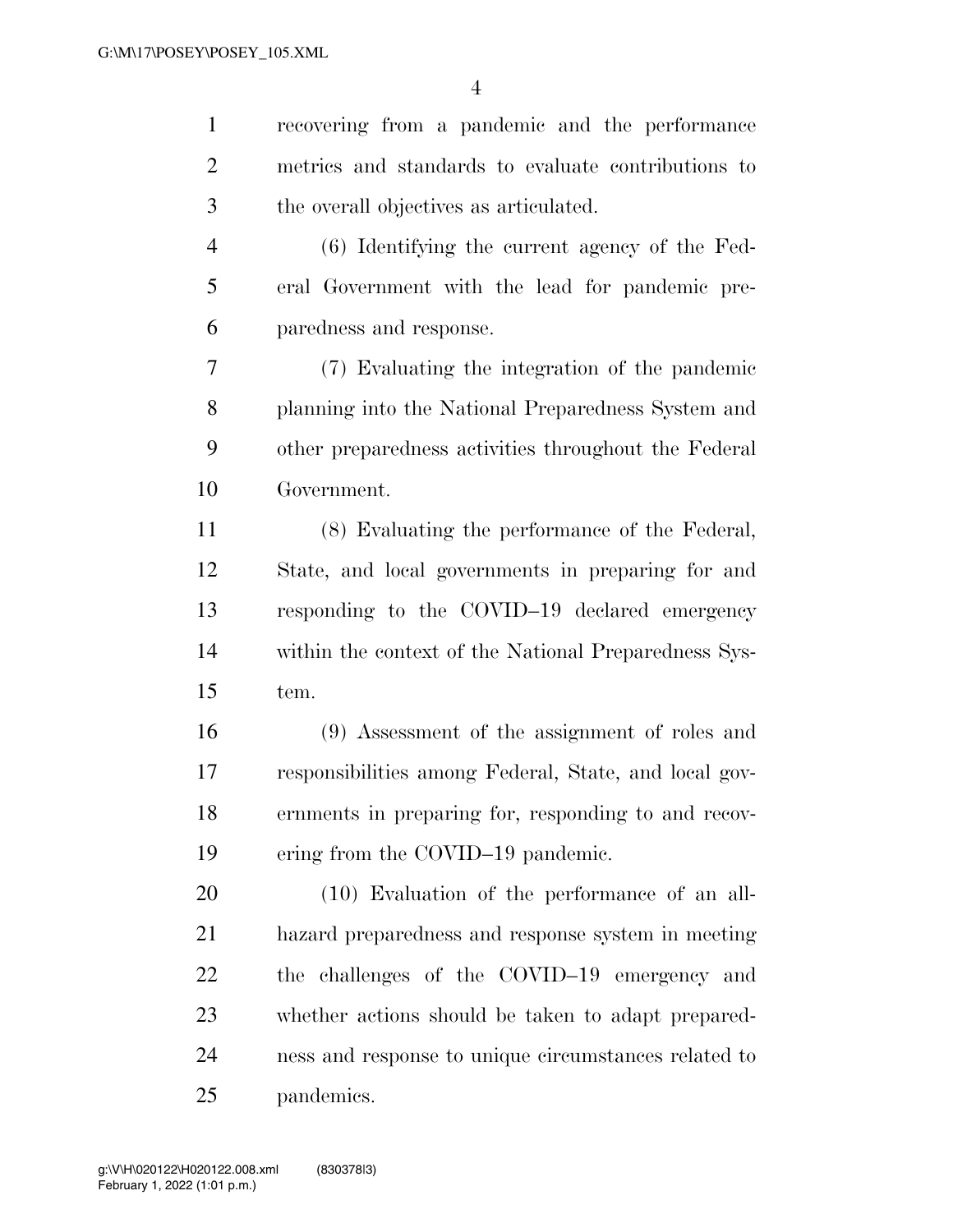(11) Evaluating whether the identification of lead person or agency for pandemic preparedness is clear and effective and whether the lead for pan- demic preparedness and response requires consolida- tion or should be reassigned to an alternative agen-cy.

 (12) Examining ways to improve integration and coordination of preparedness and responses to pandemics at all levels of government, Federal, State, and local.

 (13) Evaluating the resilience of production re- sponses to the COVID–19 crisis particularly those related medicines, medical equipment, protective equipment and other medical supplies and the role of the Federal and other governments in responding 16 to supply chain needs for pandemics.

 (14) Identifying and evaluating the degree of reliance of the United States on vulnerable supply chains for medicines, medical equipment, protective equipment and other medical supplies necessary to prepare for and respond to a pandemic and all rea- sonable alternatives for mitigating such vulnerabilities in future pandemics.

 (15) Evaluating the contribution of the Defense Production Act in the COVID–19 emergency and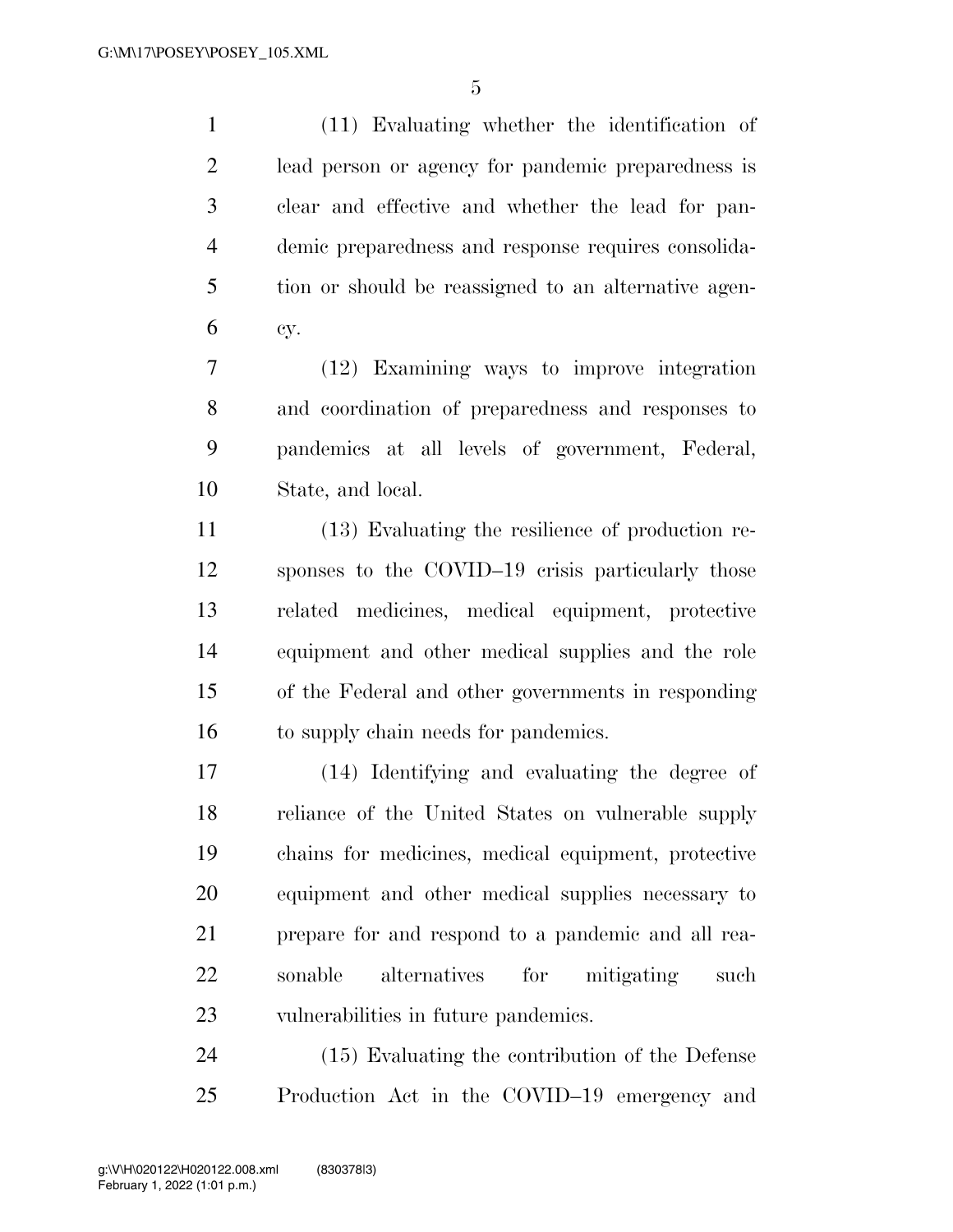- whether this law should be amended to improve pan-demic preparedness and response.
- (16) Evaluating the National Stockpile in pre- paring for and responding to pandemics, the per- formance of the National Stockpile in responding to the COVID–19 emergency, and all reasonable alter- natives improving the management and contribu- tions of the Stockpile in preparing for and respond-ing to future pandemics.

 (17) Evaluating the role of the Federal Govern- ment in developing and approving surveillance, test- ing, treatments, therapeutics and vaccines for COVID–19 and all reasonable alternatives to im- prove the development of therapeutics and vaccines in future pandemics.

 (18) Evaluating the Federal, State, and local response to the COVID–19 emergency related to en- suring adequate national surge capacity infrastruc- ture in hospitals and medical centers and alter- natives for improving such preparedness and re- sponse to ensure adequate capacity in future pandemics.

 (19) Identifying and evaluating the array of public health interventions at the Federal, State, and local levels, including mask orders, social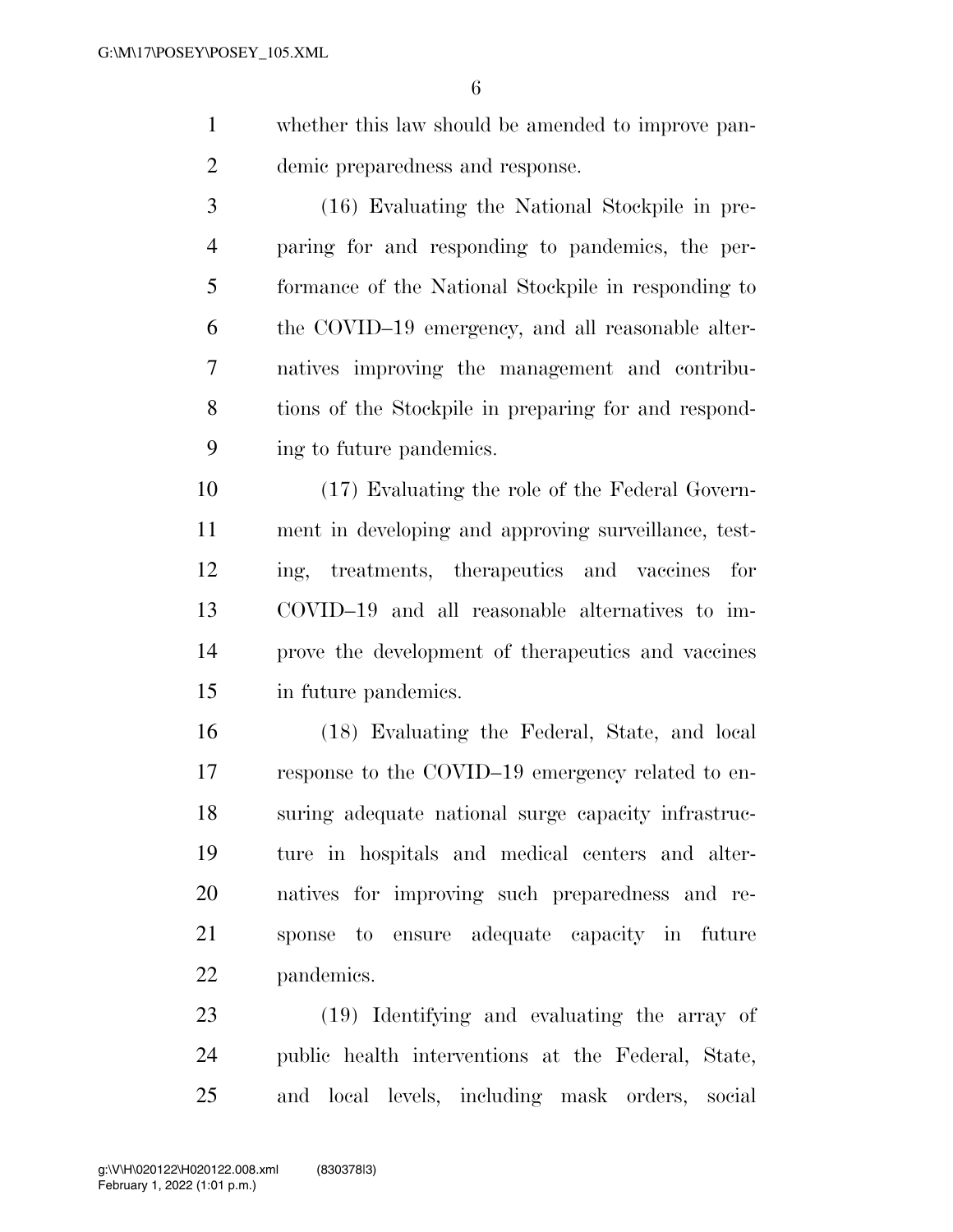distancing practices, stay-at-home directives, school and business closures, and other measures, imple- mented in response to the COVID–19 emergency and evaluating all reasonable alternatives for im- proving such public health responses in future pandemics with a due consideration of the economic and other public health costs and tradeoffs associ- ated with such measures. (20) Evaluating the performance of financial markets and regulators during the COVID–19 emer- gency. (21) Evaluating the overall efficacy of the Fed- eral economic response to the COVID–19 emergency and recommendations for modifying those responses to improve preparedness and response to future pandemics. (22) Any other feature of the COVID–19 emer- gency that would improve the prevention, prepared- ness and response to future pandemic emergencies. **SEC. 20504. COMPOSITION OF COMMISSION.**  (a) MEMBERS.—The Commission shall be composed of 10 members, of whom— (1) 1 member shall be appointed by the Presi- dent, who shall serve as chairperson of the Commis-sion;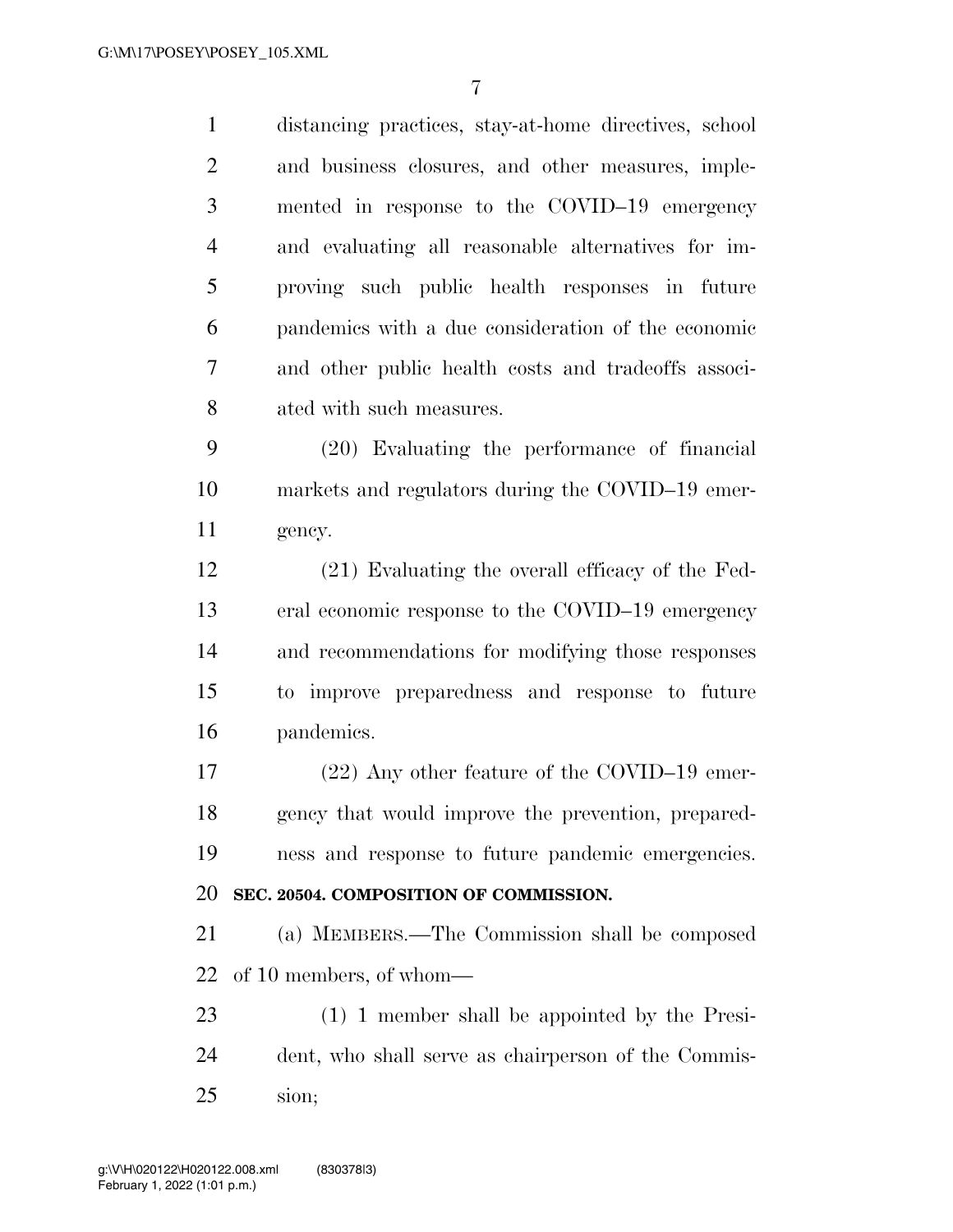| $\mathbf{1}$   | $(2)$ 1 member shall be appointed by the leader        |
|----------------|--------------------------------------------------------|
| $\overline{2}$ | of the Senate whose political party is other than the  |
| 3              | political party of the President (regardless of wheth- |
| $\overline{4}$ | er such individual is the majority or minority lead-   |
| 5              | er), in consultation with the leader of the House of   |
| 6              | Representatives whose political party is other than    |
| 7              | the political party of the President (regardless of    |
| 8              | whether such individual is the Speaker of the House    |
| 9              | of Representatives or the minority leader), who shall  |
| 10             | serve as vice chairperson of the Commission;           |
| 11             | $(3)$ 2 members shall be appointed by the senior       |
| 12             | member of the majority leadership of the Senate;       |
| 13             | $(4)$ 2 members shall be appointed by the senior       |
| 14             | member of the majority leadership of the House of      |
| 15             | Representatives;                                       |
| 16             | $(5)$ 2 members shall be appointed by the senior       |
| 17             | member of the minority leadership of the Senate;       |
| 18             | and                                                    |
| 19             | $(6)$ 2 members shall be appointed by the senior       |
| 20             | member of the minority leadership of the House of      |
| 21             | Representatives.                                       |
| 22             | (b) QUALIFICATIONS; INITIAL MEETING.—                  |
| 23             | POLITICAL PARTY AFFILIATION.—Each<br>(1)               |
| 24             | major political party shall be represented by not      |
| 25             | fewer than five members of the Commission.             |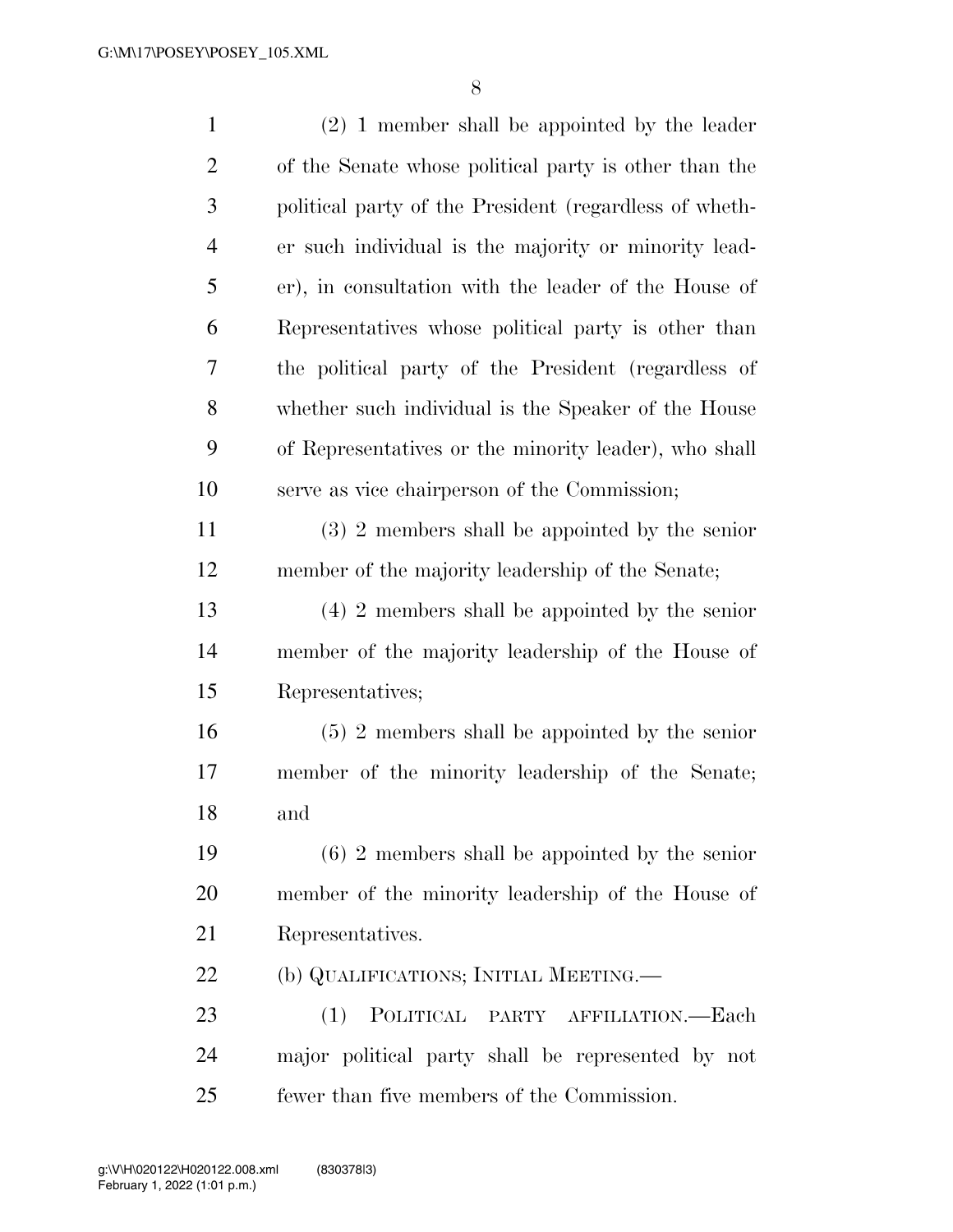(2) NONGOVERNMENTAL APPOINTEES.—An in- dividual appointed to the Commission may not be an officer or employee of the Federal Government or any State or local government.

 (3) OTHER QUALIFICATIONS.—It is the sense of Congress that individuals appointed to the Commis- sion should be prominent United States citizens, with national recognition and significant depth of ex- perience in such professions as governmental service, science, health, law, public administration, intel- ligence gathering, commerce, logistics, and foreign affairs.

 (4) NO CONFLICTS OF INTEREST.—An indi- vidual appointed to the Commission may not have a conflict of interest with respect to any potential issue or inquiry that may come within the purview of the Commission consistent with Federal law relat- ing to conflicts-of-interest and congressional ethics rules.

 (5) DEADLINE FOR APPOINTMENT.—All mem- bers of the Commission shall be appointed not later 22 than 90 days after the date of the enactment of this Act.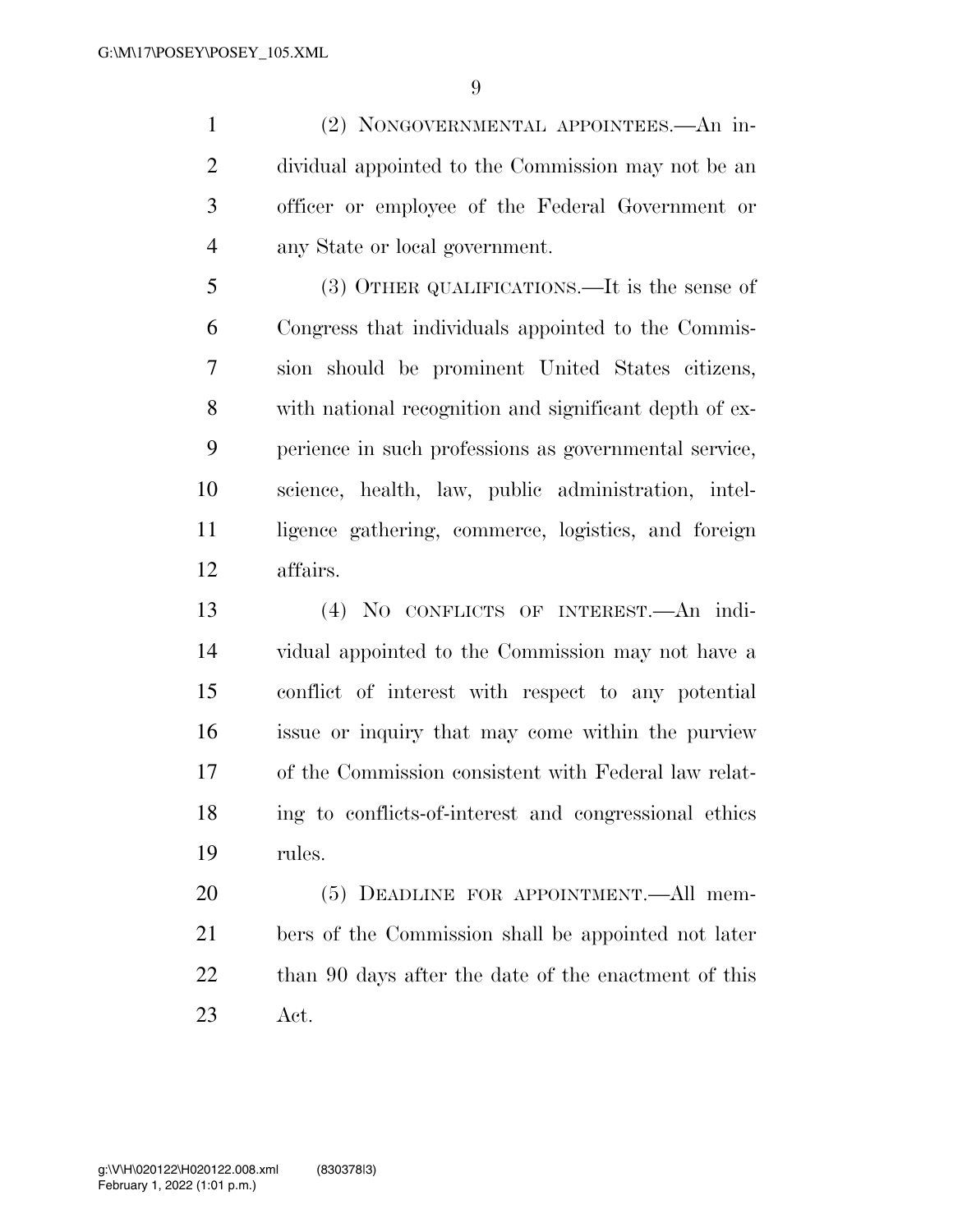(6) INITIAL MEETING.—The Commission shall meet and begin the operations of the Commission as soon as practicable.

 (c) QUORUM; VACANCIES.—After its initial meeting, the Commission shall meet upon the call of the chairman or a majority of its members. Six members of the Commis- sion shall constitute a quorum. Any vacancy in the Com- mission shall not affect its powers, but shall be filled in the same manner in which the original appointment was made.

#### **SEC. 20505. FUNCTIONS OF COMMISSION.**

The functions of the Commission are to—

(1) conduct an investigation that—

 (A) investigates relevant facts and cir- cumstances relating to the COVID–19 pan- demic, including any relevant legislation, Execu- tive order, regulation, plan, policy, scientific re-search, practice, or procedure; and

 (B) include relevant facts and cir-cumstances relating to—

 (i) scientific and public health re-22 search;

 (ii) public and private scientific orga-nizations;

25 (iii) charitable organizations;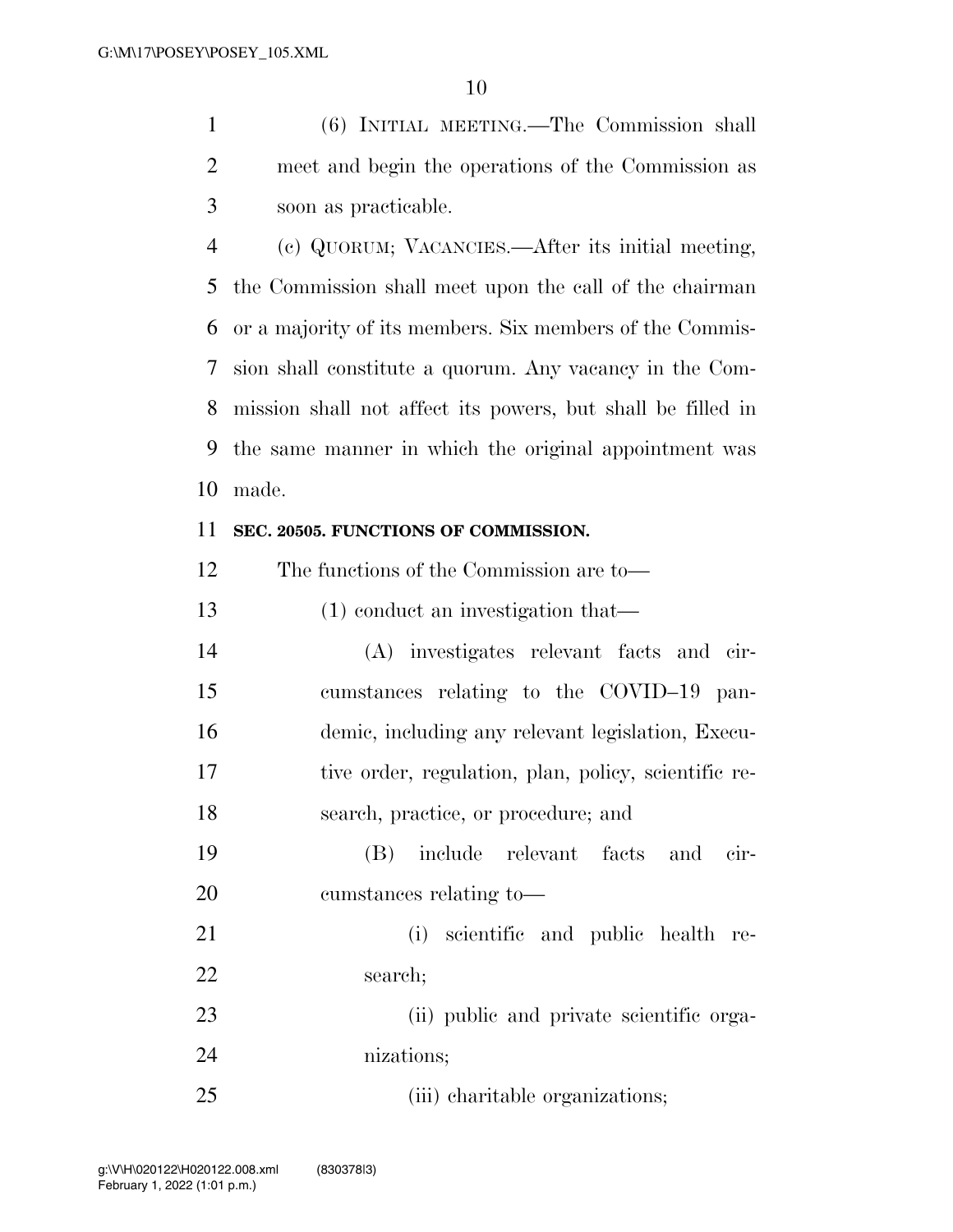| $\mathbf{1}$   | (iv) academic organizations;                          |
|----------------|-------------------------------------------------------|
| $\overline{2}$ | (v) economic, education, scientific and               |
| 3              | commercial institutions;                              |
| $\overline{4}$ | (vi) healthcare, public health policies,              |
| 5              | and pandemic preparedness;                            |
| 6              | (vii) the role of congressional over-                 |
| 7              | sight and resource allocation; and                    |
| 8              | (viii) other areas of the public and                  |
| 9              | private sectors determined relevant by the            |
| 10             | Commission for its inquiry;                           |
| 11             | (2) identify, review, and evaluate the lessons        |
| 12             | learned from the COVID-19 pandemic from how the       |
| 13             | virus emerged and spread to the ongoing response      |
| 14             | efforts, regarding the structure, coordination, man-  |
| 15             | agement policies, and procedures of the Federal       |
| 16             | Government, and, where appropriate, State and local   |
| 17             | governments, nongovernmental entities and inter-      |
| 18             | national organizations, relative to detecting, pre-   |
| 19             | venting, and responding to such disease events; and   |
| 20             | (3) submit to the President and Congress such         |
| 21             | reports as are required by this title containing such |
| 22             | findings, conclusions, and recommendations as the     |
| 23             | Commission shall determine, including proposing or-   |
| 24             | ganization, coordination, planning, management ar-    |
| 25             | rangements, procedures, rules, and regulations.       |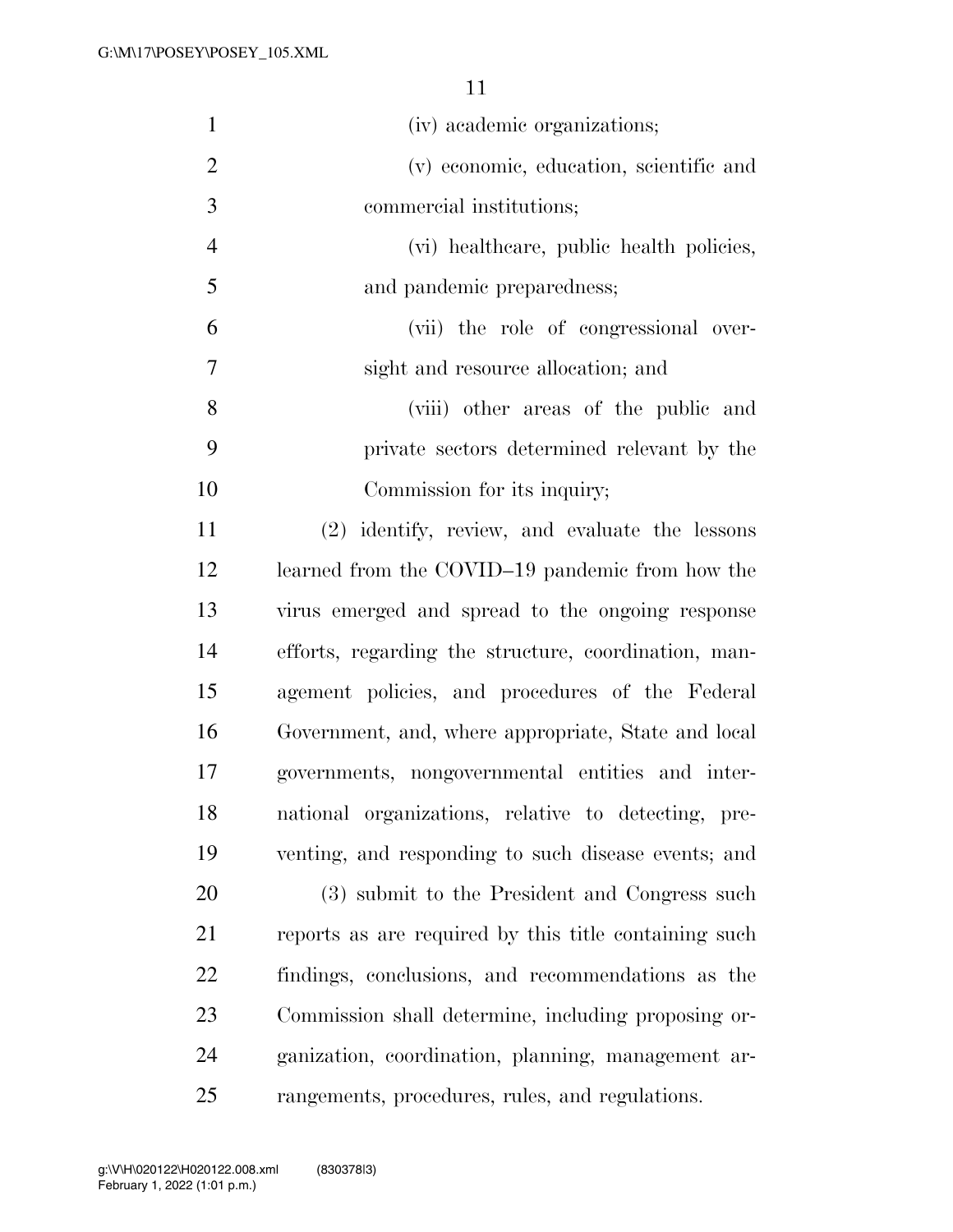#### **SEC. 20506. POWERS OF COMMISSION.**

2 (a) IN GENERAL.—

 (1) HEARINGS AND EVIDENCE.—The Commis- sion or, on the authority of the Commission, any subcommittee or member thereof, may, for the pur-pose of carrying out this title—

 (A) hold such hearings and sit and act at such times and places, take such testimony, re- ceive such evidence, administer such oaths; and 10 (B) subject to paragraph  $(2)(A)$ , require, by subpoena or otherwise, the attendance and testimony of such witnesses and the production of such books, records, correspondence, memo- randa, papers, and documents, as the Commis- sion or such designated subcommittee or des-ignated member may determine advisable.

(2) SUBPOENAS.—

18 (A) ISSUANCE.—

 (i) IN GENERAL.—A subpoena may be 20 issued under this subsection only—

21 (I) by the agreement of the chairman and the vice chairman; or

23 (II) by the affirmative vote of 6 members of the Commission.

 (ii) SIGNATURE.—Subject to clause (i), subpoenas issued under this subsection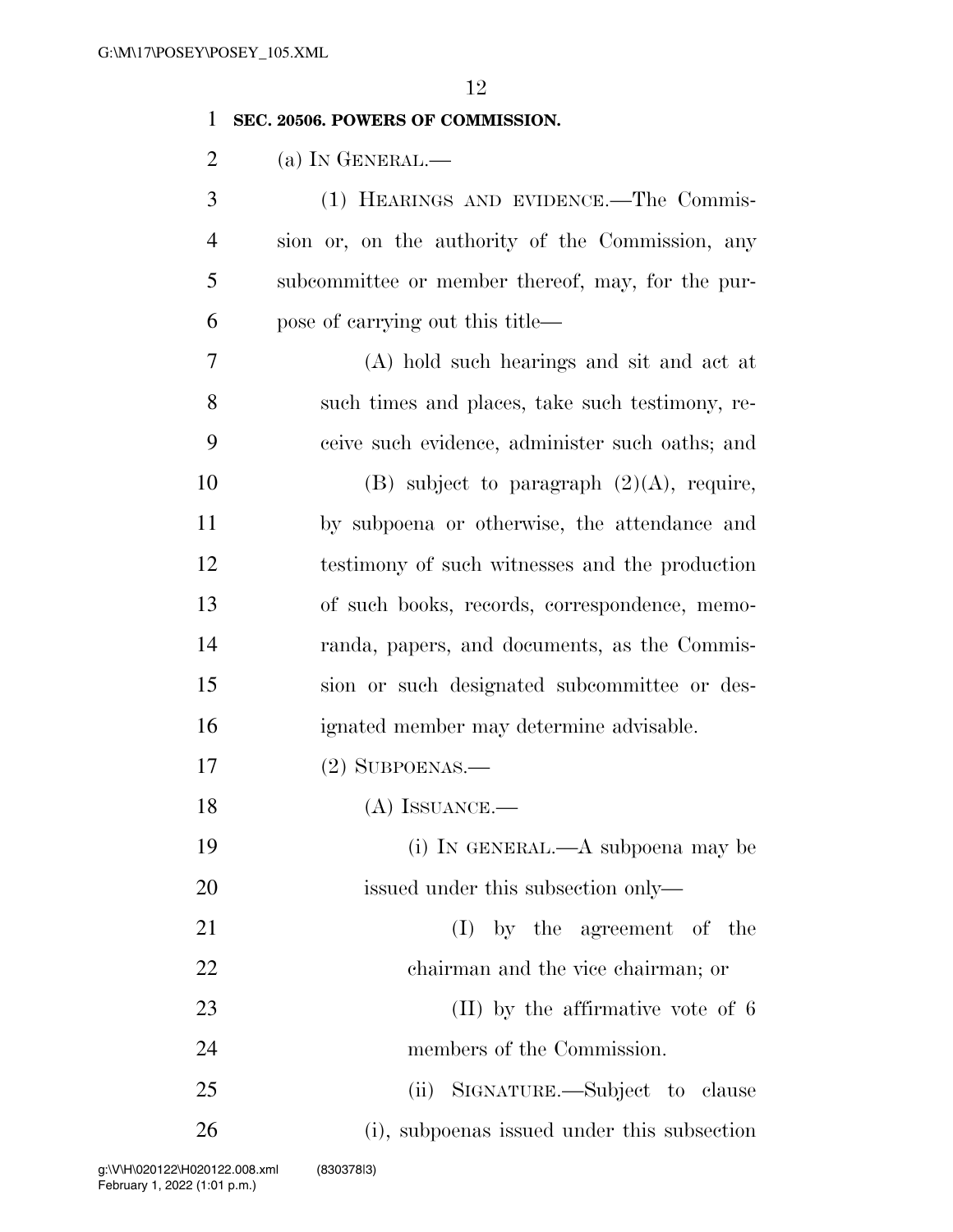| $\mathbf{1}$   | may be issued under the signature of the        |
|----------------|-------------------------------------------------|
| $\overline{2}$ | chairman or any member designated by a          |
| 3              | majority of the Commission, and may be          |
| $\overline{4}$ | served by any person designated by the          |
| 5              | chairman or by a member designated by a         |
| 6              | majority of the Commission.                     |
| 7              | (B) ENFORCEMENT.                                |
| 8              | (i) IN GENERAL.—In the case of con-             |
| 9              | tumacy or failure to obey a subpoena            |
| 10             | issued under subsection (a), the United         |
| 11             | States district court for the judicial district |
| 12             | in which the subpoenaed person resides, is      |
| 13             | served, or may be found, or where the sub-      |
| 14             | poena is returnable, may issue an order re-     |
| 15             | quiring such person to appear at any des-       |
| 16             | ignated place to testify or to produce docu-    |
| 17             | mentary or other evidence. Any failure to       |
| 18             | obey the order of the court may be pun-         |
| 19             | ished by the court as a contempt of that        |
| 20             | court.                                          |
| 21             | (ii) ADDITIONAL ENFORCEMENT.—In                 |
| 22             | the case of any failure of any witness to       |
| 23             | comply with any subpoena or to testify          |
| 24             | when summoned under authority of this           |
| 25             | section, the Commission may, by majority        |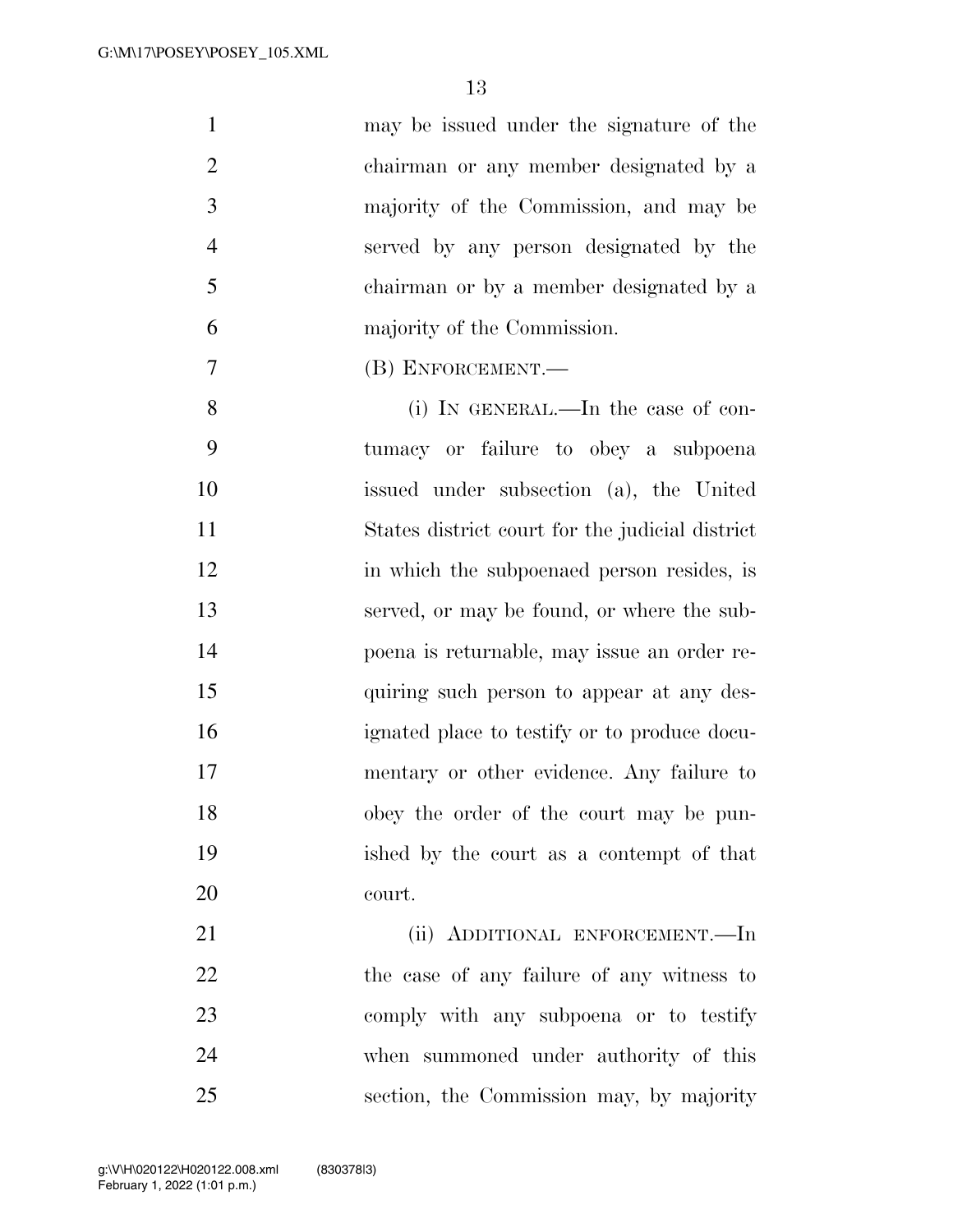| $\mathbf{1}$   | vote, certify a statement of fact consti-                |
|----------------|----------------------------------------------------------|
| $\overline{2}$ | tuting such failure to the appropriate                   |
| 3              | United States attorney, who may bring the                |
| $\overline{4}$ | matter before the grand jury for its action,             |
| 5              | under the same statutory authority and                   |
| 6              | procedures as if the United States attorney              |
| $\overline{7}$ | had received a certification under sections              |
| 8              | 102 through 104 of the Revised Statutes                  |
| 9              | United States (2 U.S.C. 192<br>of the                    |
| 10             | through $194$ ).                                         |
| 11             | (b) CONTRACTING.—The Commission may, to such             |
| 12             | extent and in such amounts as are provided in appropria- |
| 13             | tion Acts, enter into contracts to enable the Commission |
| 14             | to discharge its duties under this title.                |
| 15             | (c) INFORMATION FROM FEDERAL AGENCIES.-                  |
| 16             | (1) IN GENERAL.—The Commission is author-                |
| 17             | ized to secure directly from any executive depart-       |
| 18             | ment, bureau, agency, board, commission, office,         |
| 19             | independent establishment, or instrumentality of the     |
| <b>20</b>      | Government, information, suggestions, estimates,         |
| 21             | and statistics for the purposes of this title. Each de-  |
| 22             | partment, bureau, agency, board, commission, office,     |
| 23             | independent establishment, or instrumentality shall,     |
| 24             | to the extent authorized by law, furnish such infor-     |
| 25             | mation, suggestions, estimates, and statistics<br>di-    |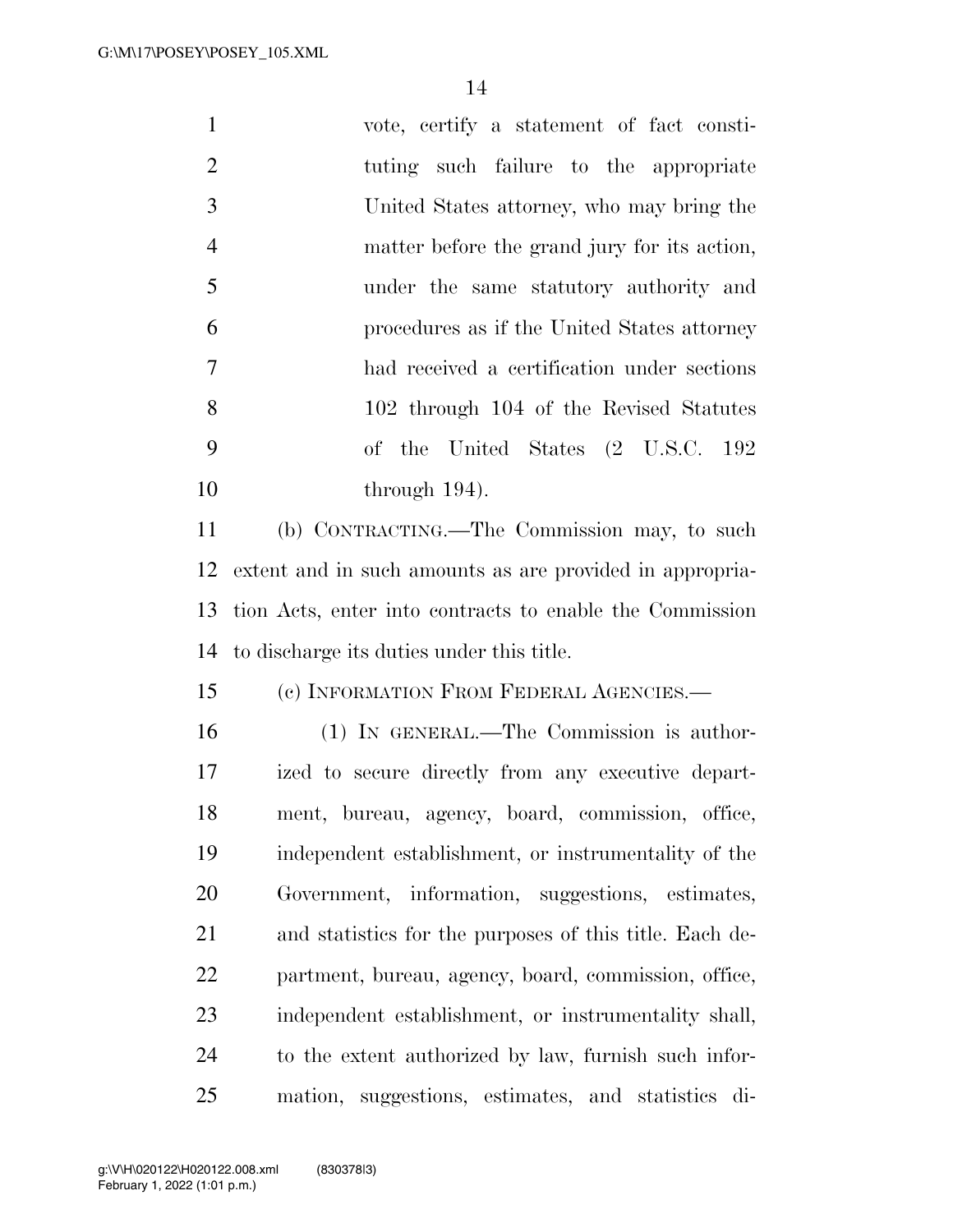rectly to the Commission, upon request made by the chairman, the chairman of any subcommittee cre- ated by a majority of the Commission, or any mem-ber designated by a majority of the Commission.

 (2) RECEIPT, HANDLING, STORAGE, AND DIS- SEMINATION.—Information shall only be received, handled, stored, and disseminated by members of the Commission and its staff consistent with all ap- plicable statutes, regulations, and Executive orders. 10 (d) ASSISTANCE FROM FEDERAL AGENCIES.—

 (1) GENERAL SERVICES ADMINISTRATION.— The Administrator of General Services shall provide to the Commission on a reimbursable basis adminis- trative support and other services for the perform-ance of the Commission's functions.

 (2) OTHER DEPARTMENTS AND AGENCIES.—In addition to the assistance prescribed in paragraph (1), departments and agencies of the United States may provide to the Commission such services, funds, facilities, staff, and other support services as they may determine advisable and as may be authorized by law.

 (e) POSTAL SERVICES.—The Commission may use the United States mails in the same manner and under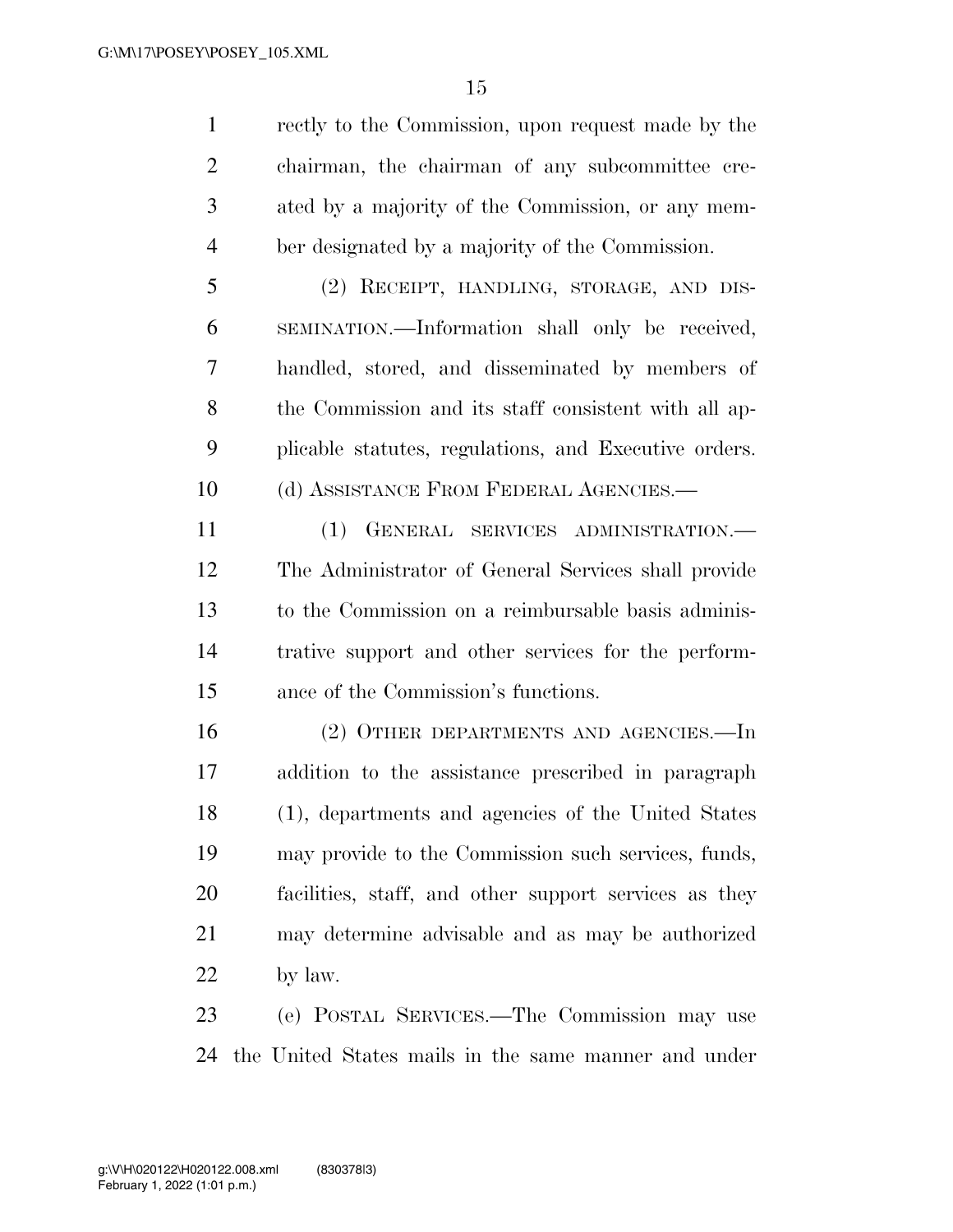the same conditions as departments and agencies of the United States.

## **SEC. 20507. NONAPPLICABILITY OF FEDERAL ADVISORY COMMITTEE ACT.**

 (a) IN GENERAL.—The Federal Advisory Committee Act (5 U.S.C. App.) shall not apply to the Commission. (b) PUBLIC MEETINGS.—

 (1) Each Commission meeting shall be open to the public.

 (2) Except when the Commission determines otherwise for reasons of national security, timely no- tice of each such meeting shall be published in the Federal Register, and the Commission shall; publish procedures to provide for other types of public notice to ensure that all interested persons are notified of such meeting prior thereto.

 (3) Interested persons shall be permitted to at- tend, appear before, or file statements with the Commission, subject to such reasonable procedures as the Commission may prescribe and publish.

(c) RECORDS.—

 (1) MAINTENANCE OF RECORDS.—The Com- mission shall maintain and dispose of all records re- lated to Commission, its meeting and general busi-ness in accordance with statutes governing the main-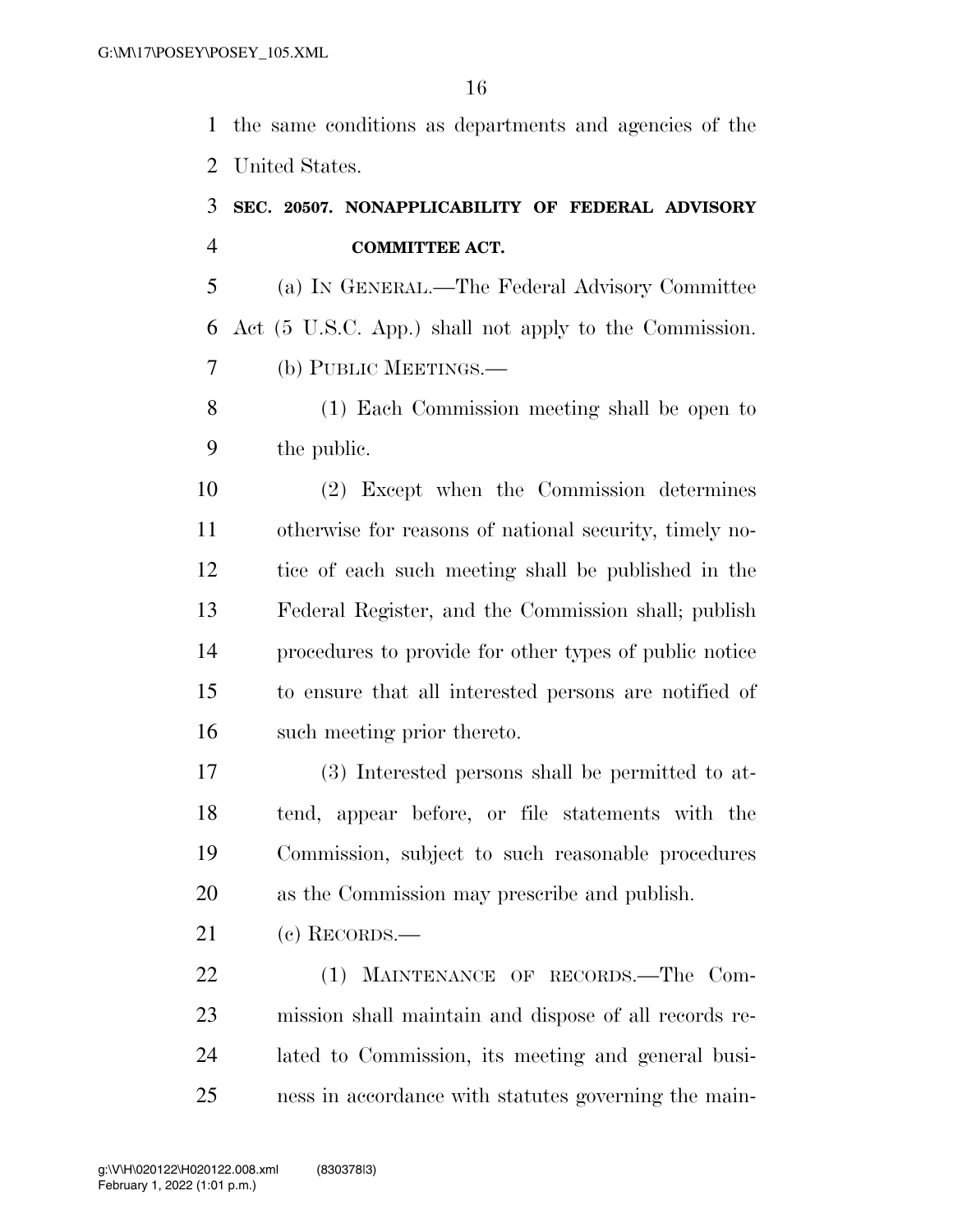tenance and disposition of records that apply to any agency of the Federal Government.

 (2) PUBLIC ACCESS.—In accordance with proce- dures to be adopted and published by the Commis- sion, the records, reports, transcripts, minutes, ap- pendixes, working papers, drafts, studies, agenda, or other documents which were made available to or prepared for or by the Commission shall be available for public inspection and copying at a single location in the offices of the Commission until the Commis- sion ceases to exist and after the termination of the Commission, such records shall be transferred to the National Archives and Records Administration.

 (3) EXEMPTIONS.—The requirement for public access under paragraph (2) shall not apply to records that are—

 (A) specifically authorized under criteria established by an Executive order to be kept se- cret in the interest of national defense or for- eign policy and are in fact properly classified 21 pursuant to such Executive order;

 (B) related solely to the internal personnel 23 rules and practices of any Federal agency;

 (C) specifically exempted from disclosure by statute, if that statute—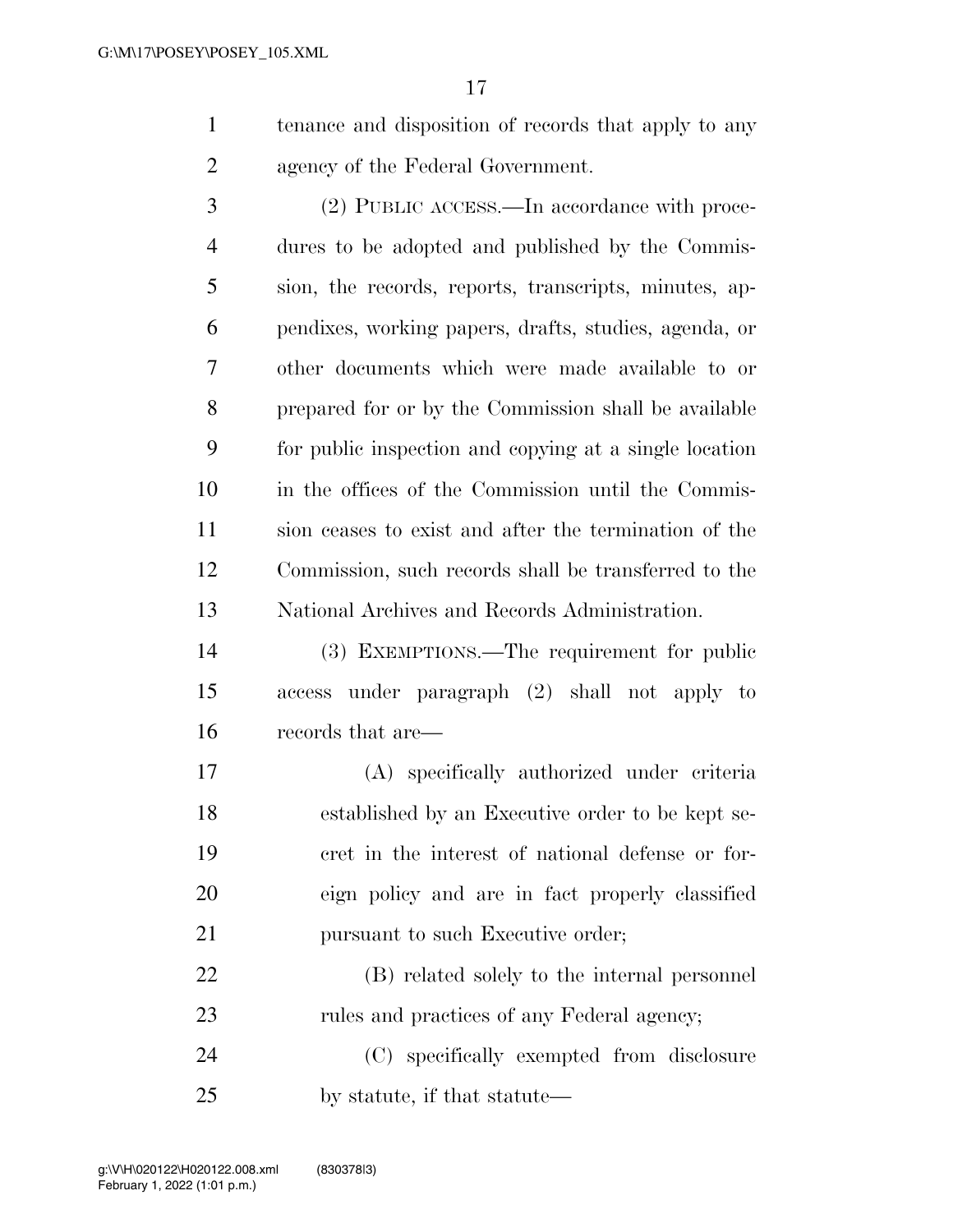| $\mathbf{1}$   | (i) requires that the matters be with-           |
|----------------|--------------------------------------------------|
| $\overline{2}$ | held from the public in such a manner as         |
| 3              | to leave no discretion on the issue; or          |
| $\overline{4}$ | (ii) establishes particular criteria for         |
| 5              | withholding or refers to particular types of     |
| 6              | matters to be withheld;                          |
| 7              | (D) trade secrets and commercial or finan-       |
| 8              | cial information obtained from a person and      |
| 9              | privileged or confidential;                      |
| 10             | (E) that are inter-agency or intra-agency        |
| 11             | memorandums or letters that would not be         |
| 12             | available by law to a party other than an agen-  |
| 13             | cy including the Commission in litigation with   |
| 14             | the agency, provided that the deliberative proc- |
| 15             | ess privilege shall not apply to records created |
| 16             | 25 years or more before the date on which the    |
| 17             | records were requested;                          |
| 18             | (F) personnel and medical files and similar      |
| 19             | files the disclosure of which would constitute a |
| 20             | clearly unwarranted invasion of personal pri-    |
| 21             | vacy;                                            |
| 22             | (G) records or information compiled for          |
| 23             | law enforcement purposes, but only to the ex-    |
| 24             | tent that the production of such law enforce-    |
| 25             | ment records or information—                     |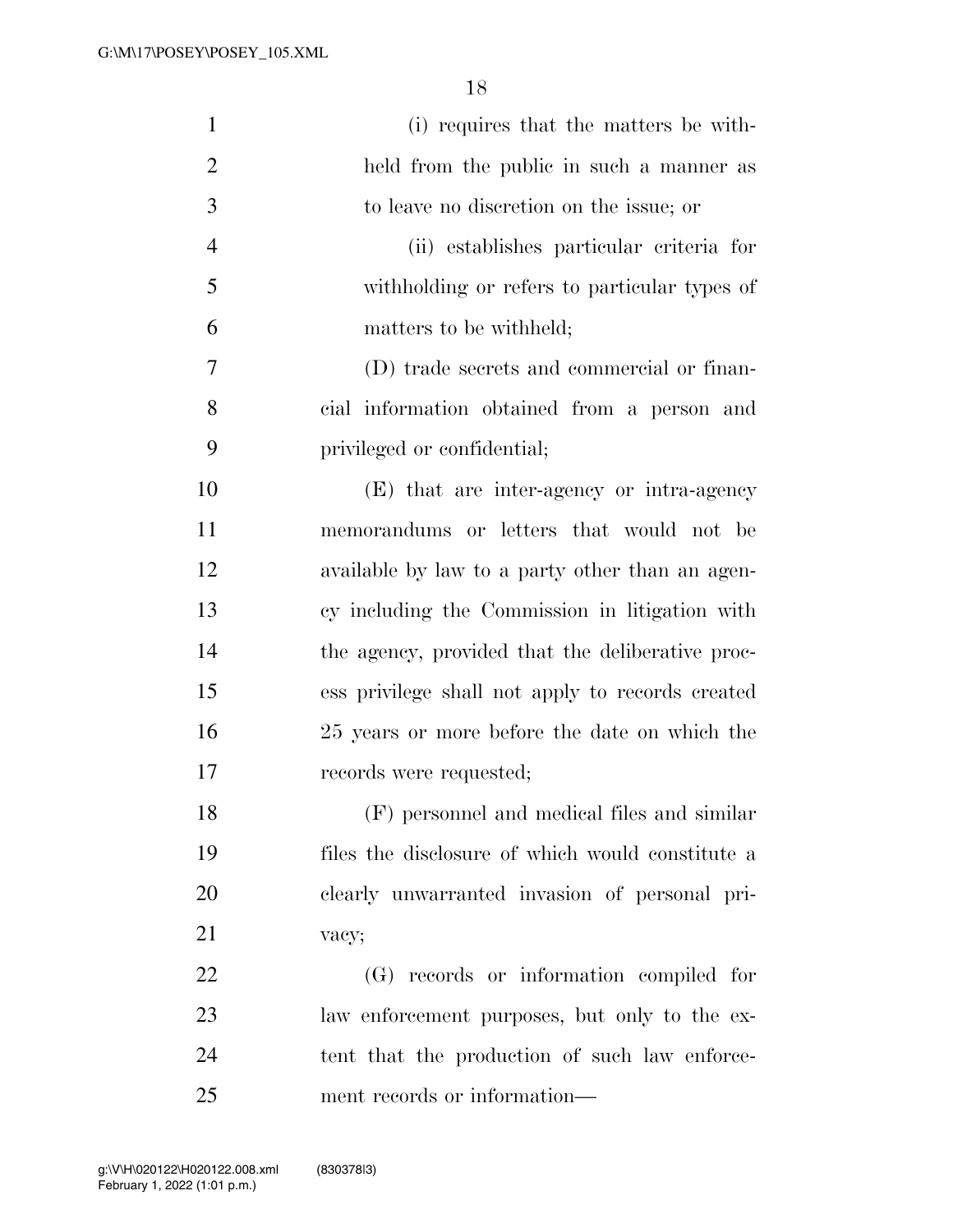| $\mathbf{1}$   | (i) could reasonably be expected to           |
|----------------|-----------------------------------------------|
| $\mathbf{2}$   | interfere with enforcement proceedings;       |
| 3              | (ii) would deprive a person of a right        |
| $\overline{4}$ | to a fair trial or an impartial adjudication; |
| 5              | (iii) could reasonably be expected to         |
| 6              | constitute an unwarranted invasion of per-    |
| $\tau$         | sonal privacy;                                |
| 8              | (iv) could reasonably be expected to          |
| 9              | the identity of a confidential<br>disclose    |
| 10             | source, including a State, local, or foreign  |
| 11             | agency or authority or any private institu-   |
| 12             | tion which furnished information on a con-    |
| 13             | fidential basis, and, in the case of a record |
| 14             | or information compiled by criminal law       |
| 15             | enforcement authority in the course of a      |
| 16             | criminal investigation or by an agency con-   |
| 17             | ducting a lawful national security intel-     |
| 18             | ligence investigation, information furnished  |
| 19             | by a confidential source;                     |
| 20             | (v) would disclose techniques and pro-        |
| 21             | cedures for law enforcement investigations    |
| 22             | or prosecutions, or would disclose guide-     |
| 23             | lines for law enforcement investigations or   |
| 24             | prosecutions if such disclosure could rea-    |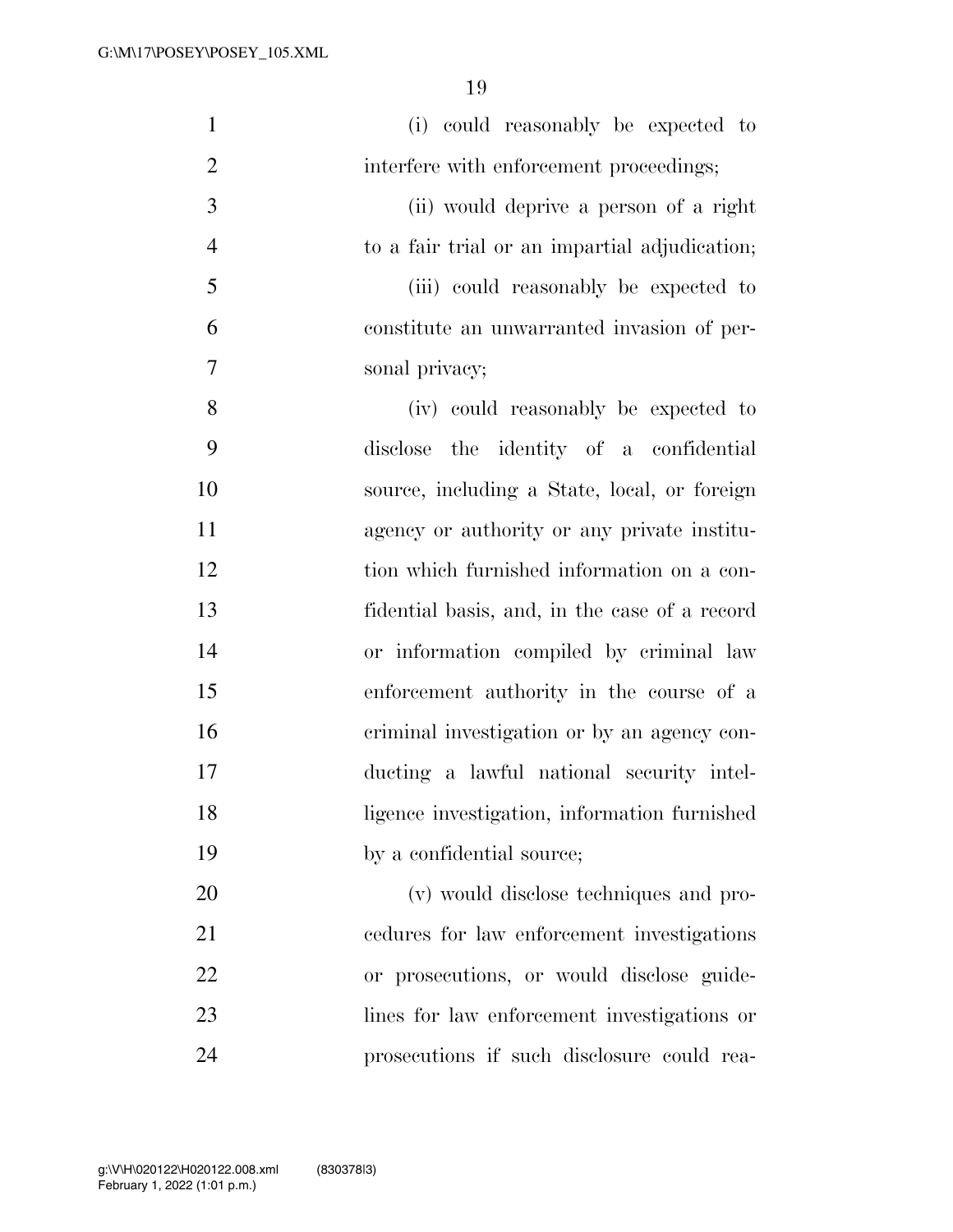| $\mathbf{1}$   | sonably be expected to risk circumvention             |
|----------------|-------------------------------------------------------|
| $\overline{2}$ | of the law; or                                        |
| 3              | (vi) could reasonably be expected to                  |
| $\overline{4}$ | endanger the life or physical safety of any           |
| 5              | individual;                                           |
| 6              | (H) contained in or related to examination,           |
| 7              | operating, or condition reports prepared by, on       |
| 8              | behalf of, or for the use of an agency respon-        |
| 9              | sible for the regulation or supervision of finan-     |
| 10             | cial institutions; or                                 |
| 11             | (I) geological and geophysical information            |
| 12             | and data, including maps, concerning wells.           |
| 13             | Any reasonably segregable portion of a record shall   |
| 14             | be provided to any person requesting such record      |
| 15             | after deletion of the portions which are exempt       |
| 16             | under this subsection. The amount of information      |
| 17             | deleted, and the exemption under which the deletion   |
| 18             | is made, shall be indicated on the released portion   |
| 19             | of the record, unless including that indication would |
| <b>20</b>      | harm an interest protected by the exemption in this   |
| 21             | subsection under which the deletion is made. If tech- |
| 22             | nically feasible, the amount of the information de-   |
| 23             | leted, and the exemption under which the deletion is  |
| 24             | made, shall be indicated at the place in the record   |
| 25             | where such deletion is made.                          |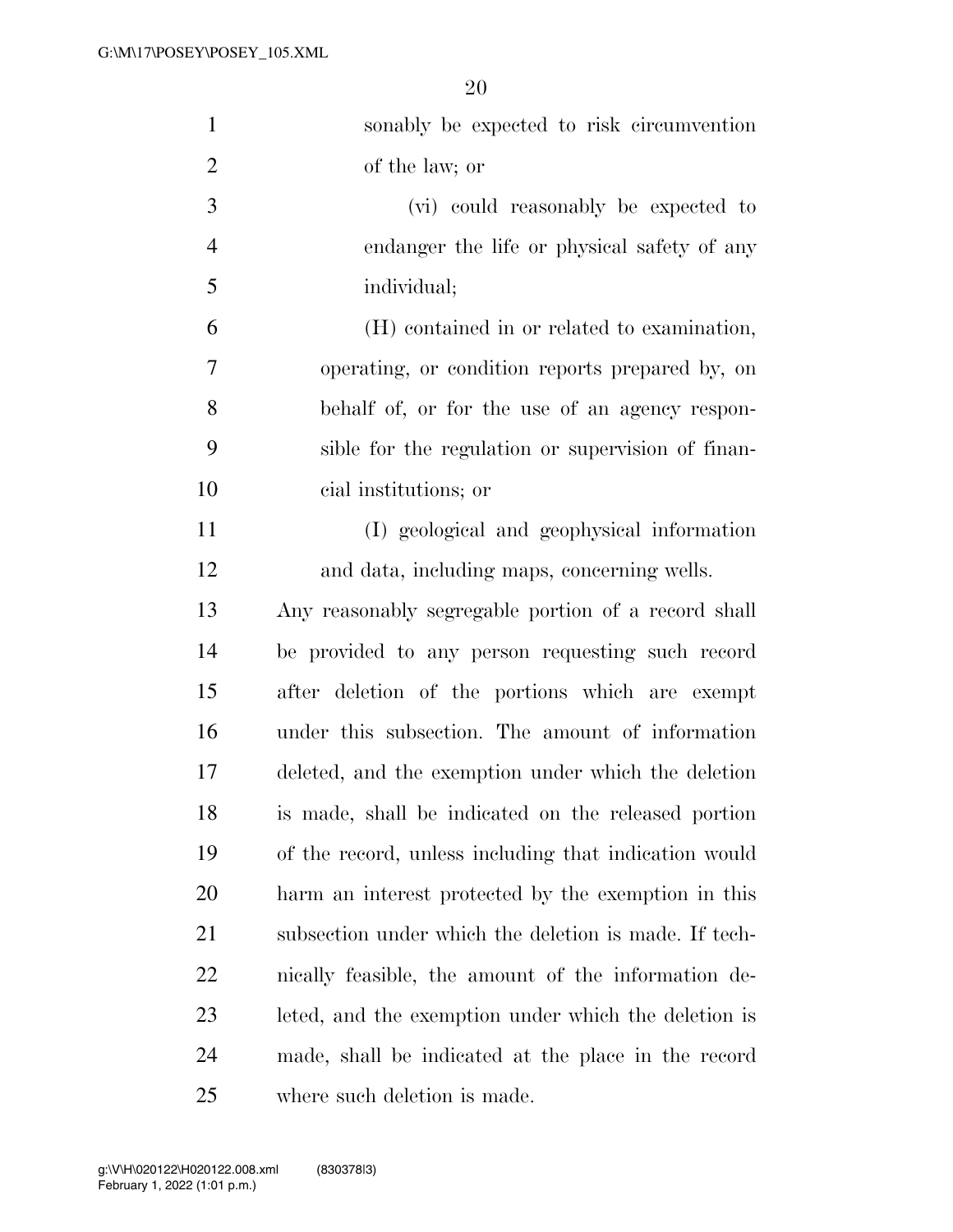(4) CONSTRUCTION.—Nothing in paragraph (3) shall be construed as imposing any limitation what- soever on the scope or subject matter of the Com- mission's inquiry. The Commission shall arrange for secure access to all Commission records and a com- prehensive Commission report without redaction by any Member of Congress or authorized individual with a required security clearance in appropriately secure facilities.

 (d) PUBLIC HEARINGS.—Any public hearings of the Commission shall be conducted in a manner consistent with the protection of information provided to or developed for or by the Commission as required by any applicable statute, regulation, or Executive order.

#### **SEC. 20508. STAFF OF COMMISSION.**

(a) IN GENERAL.—

 (1) APPOINTMENT AND COMPENSATION.—The chairman, in consultation with vice chairman, in ac- cordance with rules agreed upon by the Commission, may appoint and fix the compensation of a staff di-21 rector and such other personnel as may be necessary to enable the Commission to carry out its functions, without regard to the provisions of title 5, United States Code, governing appointments in the competi-tive service, and without regard to the provisions of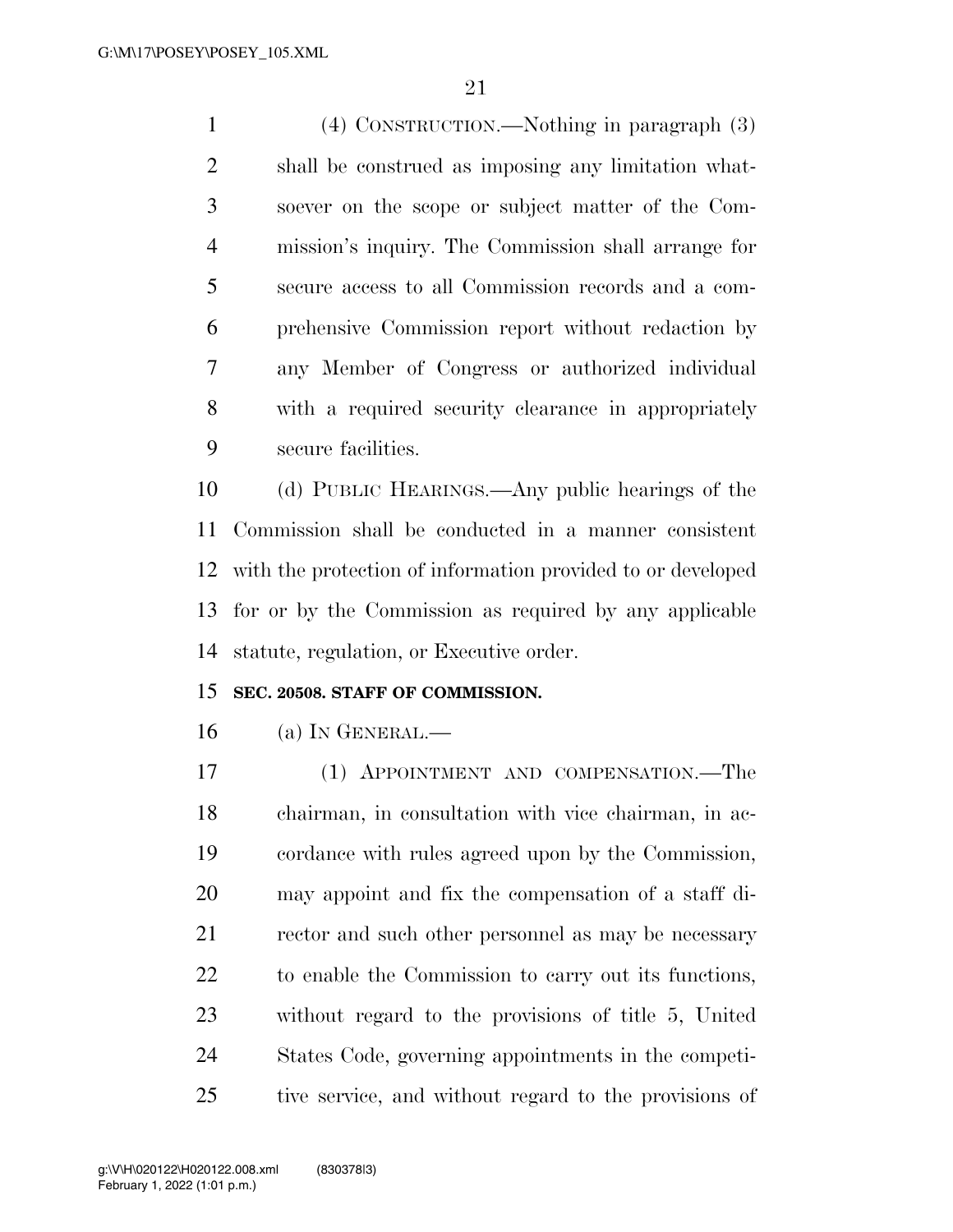| $\mathbf{1}$   | chapter 51 and subchapter III of chapter 53 of such          |
|----------------|--------------------------------------------------------------|
| $\overline{c}$ | title relating to classification and General Schedule        |
| 3              | pay rates, except that no rate of pay fixed under this       |
| $\overline{4}$ | subsection may exceed the equivalent of that payable         |
| 5              | for a position at level V of the Executive Schedule          |
| 6              | under section 5316 of title 5, United States Code.           |
| 7              | (2) PERSONNEL AS FEDERAL EMPLOYEES.—                         |
| 8              | (A) IN GENERAL.—The executive director                       |
| 9              | and any personnel of the Commission who are                  |
| 10             | employees shall be employees under section                   |
| 11             | 2105 of title 5, United States Code, for pur-                |
| 12             | poses of chapters 63, 81, 83, 84, 85, 87, 89,                |
| 13             | and 90 of that title.                                        |
| 14             | (B) MEMBERS OF COMMISSION.—Subpara-                          |
| 15             | graph (A) shall not be construed to apply to                 |
| 16             | members of the Commission.                                   |
| 17             | (b) DETAILEES.—Any Federal Government employee               |
| 18             | may be detailed to the Commission without reimbursement      |
| 19             | from the Commission, and such detailee shall retain the      |
| 20             | rights, status, and privileges of his or her regular employ- |
| 21             | ment without interruption.                                   |
| 22             | (c) CONSULTANT SERVICES.—The Commission is au-               |
| 23             | thorized to procure the services of experts and consultants  |
| 24             | in accordance with section 3109 of title 5, United States    |
| 25             | Code, but at rates not to exceed the daily rate paid a per-  |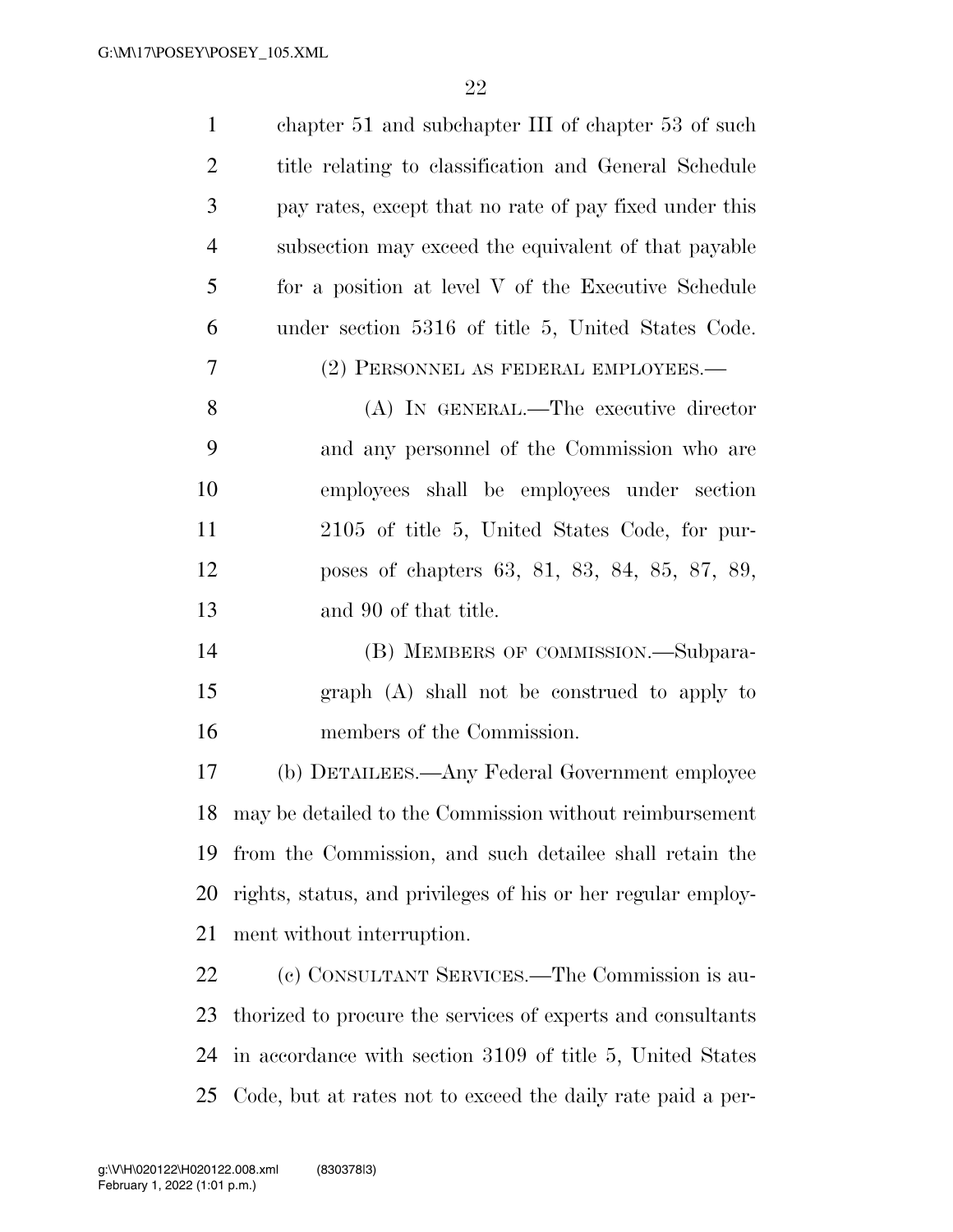son occupying a position at level IV of the Executive Schedule under section 5315 of title 5, United States Code.

 (d) CONFLICTS OF INTEREST.—All individuals whose services are rendered to the Commission will be free from any financial, academic, personal, or professional conflicts of interest which may interfere with the work of the Com-mission.

#### **SEC. 20509. COMPENSATION AND TRAVEL EXPENSES.**

 (a) COMPENSATION.—Each member of the Commis- sion may be compensated at not to exceed the daily equiva- lent of the annual rate of basic pay in effect for a position at level IV of the Executive Schedule under section 5315 of title 5, United States Code, for each day during which that member is engaged in the actual performance of the duties of the Commission.

 (b) TRAVEL EXPENSES.—While away from their homes or regular places of business in the performance of services for the Commission, members of the Commis- sion shall be allowed travel expenses, including per diem in lieu of subsistence, in the same manner as persons em- ployed intermittently in the Government service are al- lowed expenses under section 5703(b) of title 5, United States Code.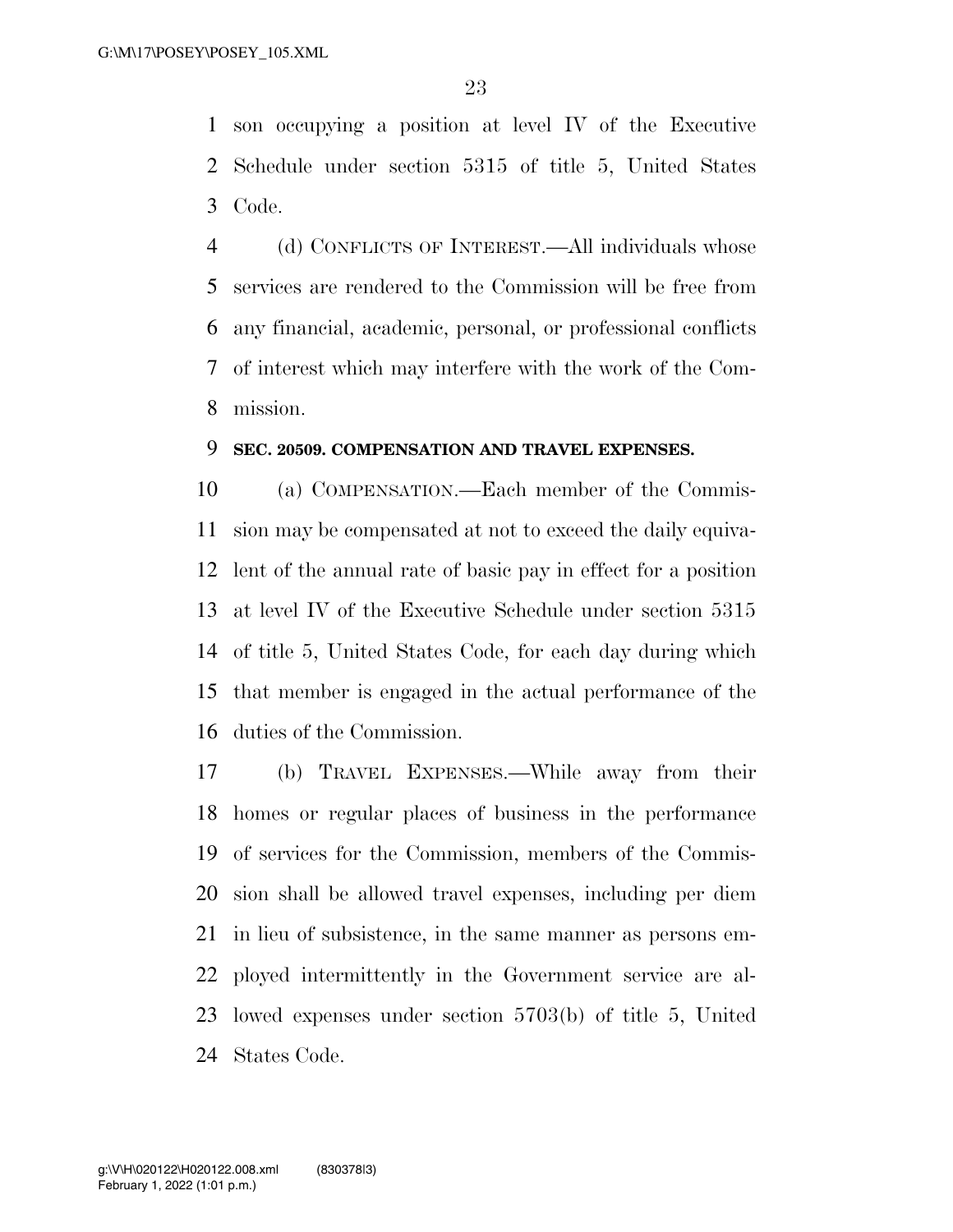**SEC. 20510. SECURITY CLEARANCES FOR COMMISSION MEMBERS AND STAFF.** 

 The appropriate Federal agencies or departments shall cooperate with the Commission in expeditiously pro- viding to the Commission members and staff appropriate security clearances to the extent possible pursuant to ex- isting procedures and requirements, except that no person shall be provided with access to classified information under this title without the appropriate security clear-ances.

#### **SEC. 20511. REPORTS OF COMMISSION; TERMINATION.**

 (a) INTERIM REPORTS.—The Commission may sub- mit to the President and Congress interim reports con- taining such findings, conclusions, and recommendations for corrective measures as have been agreed to by a major-ity of Commission members.

 (b) FINAL REPORT.—Not later than 18 months after the date of the enactment of this Act, the Commission shall submit to the President and Congress a final report containing such findings, conclusions, and recommenda- tions for corrective measures as have been agreed to by a majority of Commission members.

(c) TERMINATION.—

 (1) IN GENERAL.—The Commission, and all the authorities of this title, shall terminate 60 days after